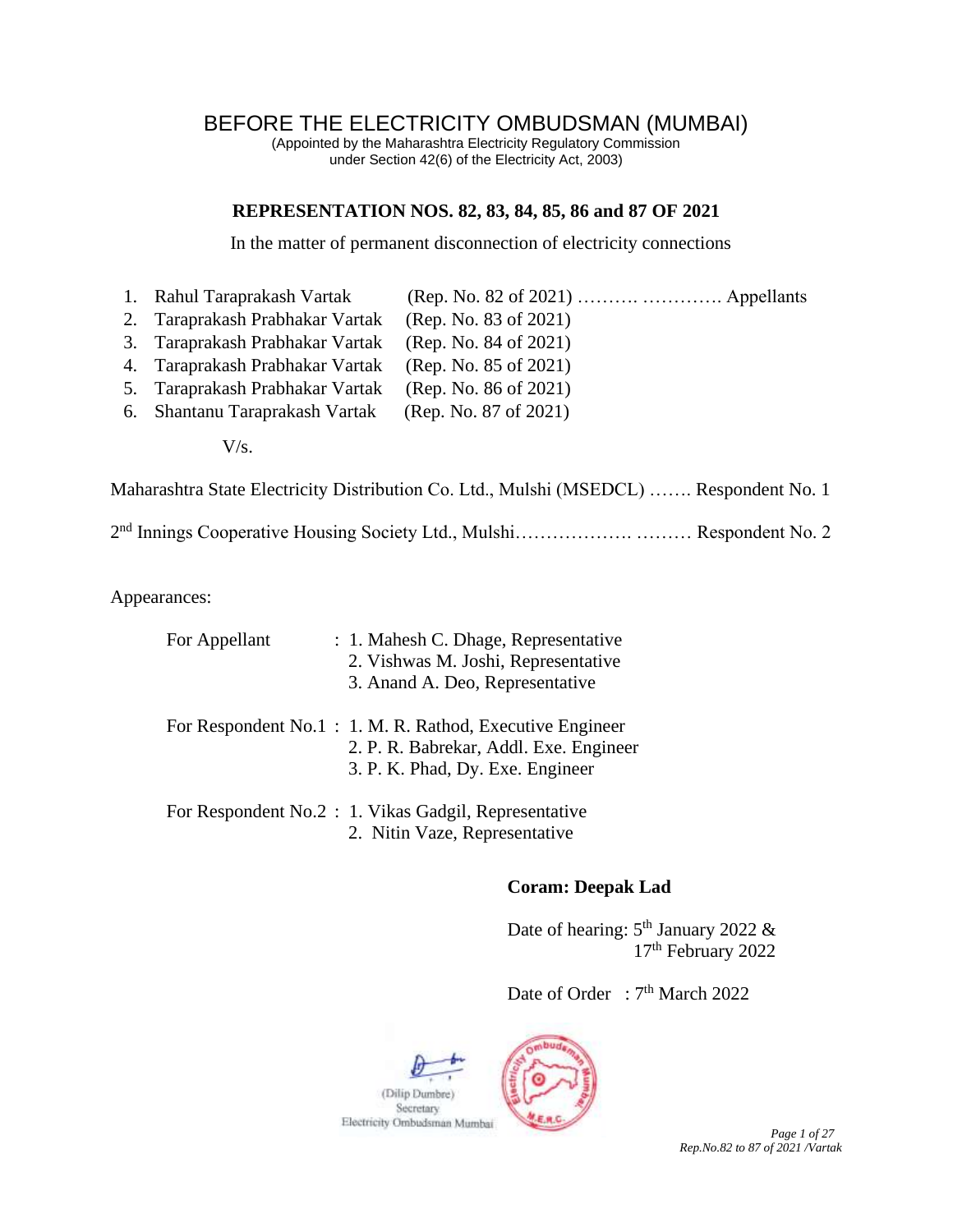#### **ORDER**

These six Representations are filed on  $30<sup>th</sup>$  November 2021 under Regulation 19.1 of the Maharashtra Electricity Regulatory Commission (Consumer Grievance Redressal Forum & Electricity Ombudsman) Regulations, 2020 (CGRF Regulations 2020) against the respective individual Orders dated 4<sup>th</sup> October 2021 passed by the Consumer Grievance Redressal Forum, Pune (the Forum).

2. The Forum, by its separate Orders dated 04.10.2021 has dismissed the grievance applications in Case No. 15 of 2021 (87 of 2021), 16 of 2021 (81 of 2021), 17 of 2021 (86 of 2021), 18 of 2021 (84 of 2021), 19 of 2021 (83 of 2021), and 20 of 2021 (85 of 2021) respectively.

3. Aggrieved by the orders of the Forum, the Appellants have filed these six representations individually. Since the cases are represented jointly, the issues being common, and the Respondent being same, submissions and arguments being common, all six Representations are clubbed together for the purpose of this order.

4. The Appellants' submission, in brief, is as under: -

- (i) The Appellants put together as one entity is Developer who has developed Mauli Hills Cottage at village Agalambe, Post. Kudje, Taluka Haveli, Dist. Pune.
- (ii) Each Appellant was released individual electricity connection in his name by then MSEB on the strength of relevant documents regarding ownership, etc. with respect to the premises. Thus, these six connections since then continued till they are permanently disconnected by the Respondent, MSEDCL, which is a successor of MSEB.

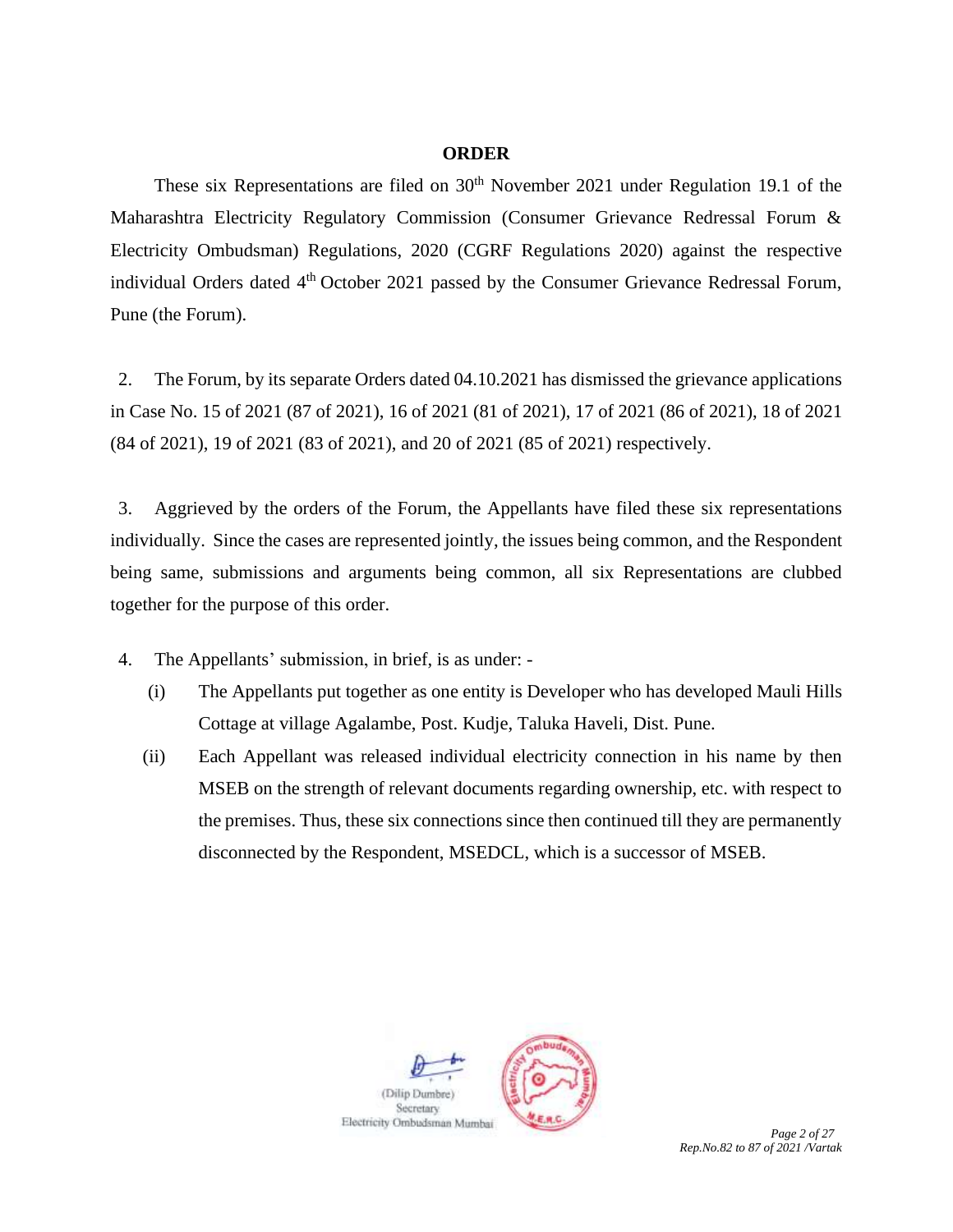| <b>Sr</b>      | Rep.No. | Name              | Consumer No. | Date of    | Address                |
|----------------|---------|-------------------|--------------|------------|------------------------|
| No.            |         |                   |              | Connection |                        |
| $\mathbf{1}$   | 82/2021 | Rahul Taraprakash | 171211573111 | 18.11.2007 | Sector-5, Mauli Hills  |
|                |         | Vartak            |              |            | Cottage, Aglambe, Tq.  |
|                |         |                   |              |            | Haveli.                |
| $\overline{2}$ | 83/2021 | Taraprakash       | 171211544341 | 21.07.2006 | Sector-3, Mauli Hills  |
|                |         | Prabhakar Vartak  |              |            | Cottage, Aglambe, Tq.  |
|                |         |                   |              |            | Haveli.                |
| 3              | 84/2021 | Taraprakash       | 171211503962 | 14.07.2003 | Sector-2, Mauli Hills  |
|                |         | Prabhakar Vartak  |              |            | Cottage, Aglambe, Tq.  |
|                |         |                   |              |            | Haveli.                |
| $\overline{4}$ | 85/2021 | Taraprakash       | 171211561679 | 30.05.2007 | Sector-4, Mauli Hills  |
|                |         | Prabhakar Vartak  |              |            | Cottage, Aglambe, Tq.  |
|                |         |                   |              |            | Haveli.                |
| 5              | 86/2021 | Taraprakash       | 171211535538 | 11.04.2005 | Main Gate, Mauli Hills |
|                |         | Prabhakar Vartak  |              |            | Cottage, Aglambe, Tq.  |
|                |         |                   |              |            | Haveli.                |
| 6              | 87/2021 | Shantanu          | 171211525672 | 13.05.2005 | Sector-1, Mauli Hills  |
|                |         | Taraprakash       |              |            | Cottage, Aglambe, Tq.  |
|                |         | Vartak            |              |            | Haveli.                |

#### (iii) The details of these six connections are tabulated as below: -

(iv) The Appellants are availing the supply at above mentioned points and paying the energy bills regularly. There were no arrears till the date of grievances.

- (v) The above consumers are not booked under unauthorized use of energy or theft of energy till date of complaint.
- (vi) The MSEDCL continued to provide electricity supply to the above said consumers as per prevailing Rules and Regulations. It is, therefore, incumbent upon both the parties, to serve notice to the other if supply is to be permanently disconnected. However, the Respondent No.1 has not issued any such prior notice to any of the Appellant for permanent disconnection of the supply which came to be effective in January / February 2020. This act on the part of the Respondent No.1 is breach of agreements between the Appellants and the Respondent No.1.

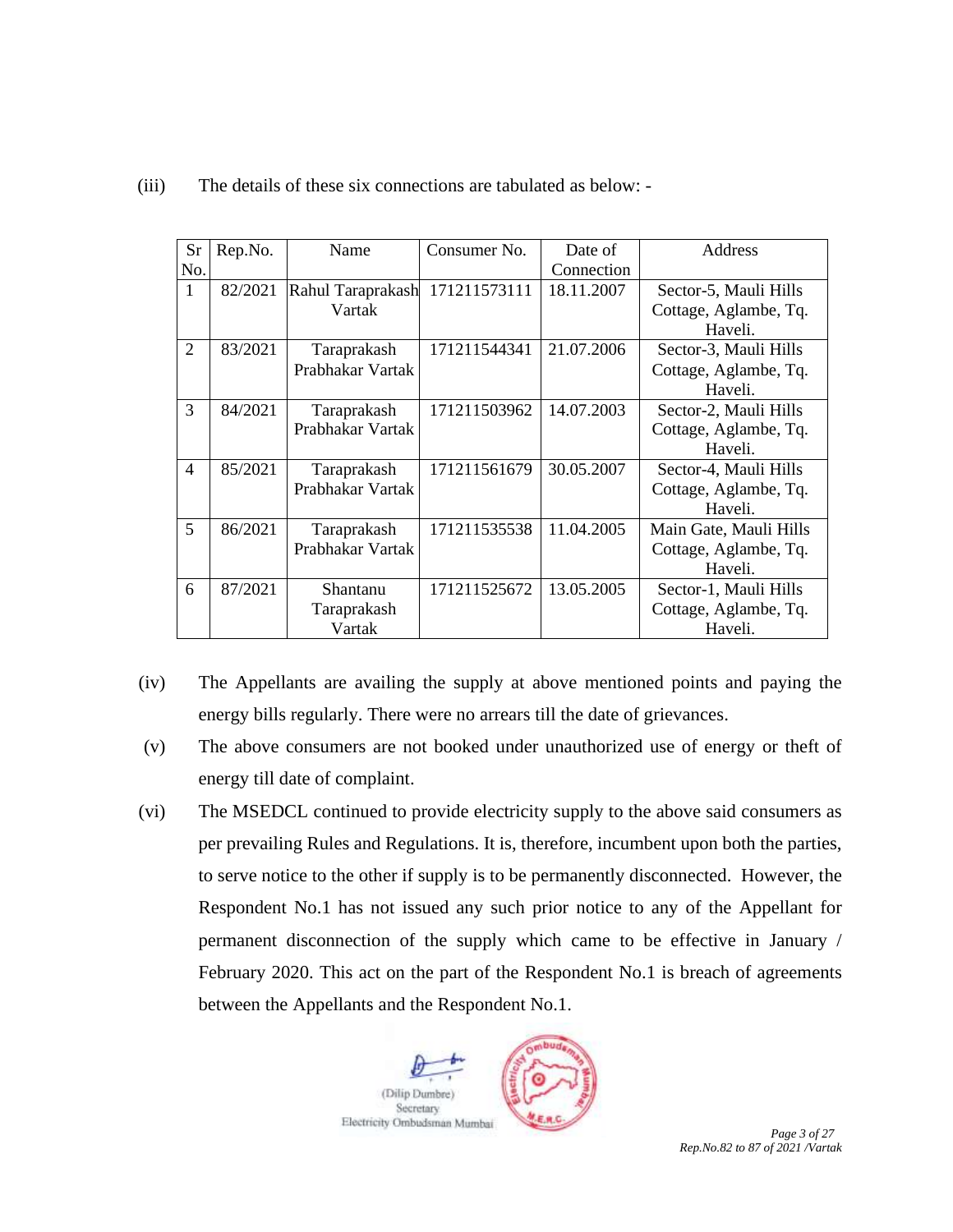- (vii) The Appellants came to know about the permanent disconnection of these six connections on 24.02.2020, when the representative of the Managing Committee of '2<sup>nd</sup> Innings Cooperative Housing Society Ltd' (Respondent No.2) had brought the removed old meters of the Appellants to handover to the Appellants. It is not understood how the Respondent No. 1 allowed the Respondent No. 2 to handle the meters. This act on the part of the Respondent No. 1 is breach of prevailing Regulations and indicative of acting in collusion with the Respondent No. 2. This event is evident from letter dated 24.02.2020 of the concerned Section Engineer.
- (viii) The Appellants submitted their proof of occupancy duly issued by the Gram Panchayat Khanapur to the Sectional In-charge of MSEDCL on 07.03.2020. Subsequently, reminder was given on 14.05.2020 with complete details. However, representative of Respondent No.1 has neither taken any action on the request application submitted by the Appellants nor given any reply to it till date. This is nothing but the breach of the Maharashtra Electricity Regulatory Commission (Standards of Performance of Distribution Licensees, Period for Giving Supply and Determination of Compensation) Regulations, 2005 (SOP Regulations 2005).
	- (ix) So far as the residential connections are concerned "Gram Panchayat 8 Form" is authentic proof for the occupant of the premises which is submitted by the Appellants. Moreover, the prevailing Regulations also supports the submissions of the Appellants.
	- (x) In short, though the Appellants were in lawful possession of the premises with submission of relevant documents in token thereof, the Respondent unlawfully removed the meters on 24/25.02.2020 without any application from the individual Appellant.
	- (xi) Aggrieved by the action of the Respondent, and not taking any cognizance of complaints filed with it, the Appellants then filed their cases with the Internal Grievance Redressal Cell (IGRC) on 28.12.2020. During the hearing on 16.02.2021, the Respondent No.1 submitted its written statement that,

*"As per the society's request old connections of the servant quarter, vide consumer No. 171211573111, 171211544321, 171211503962, 171211561679, 171211535538 and*

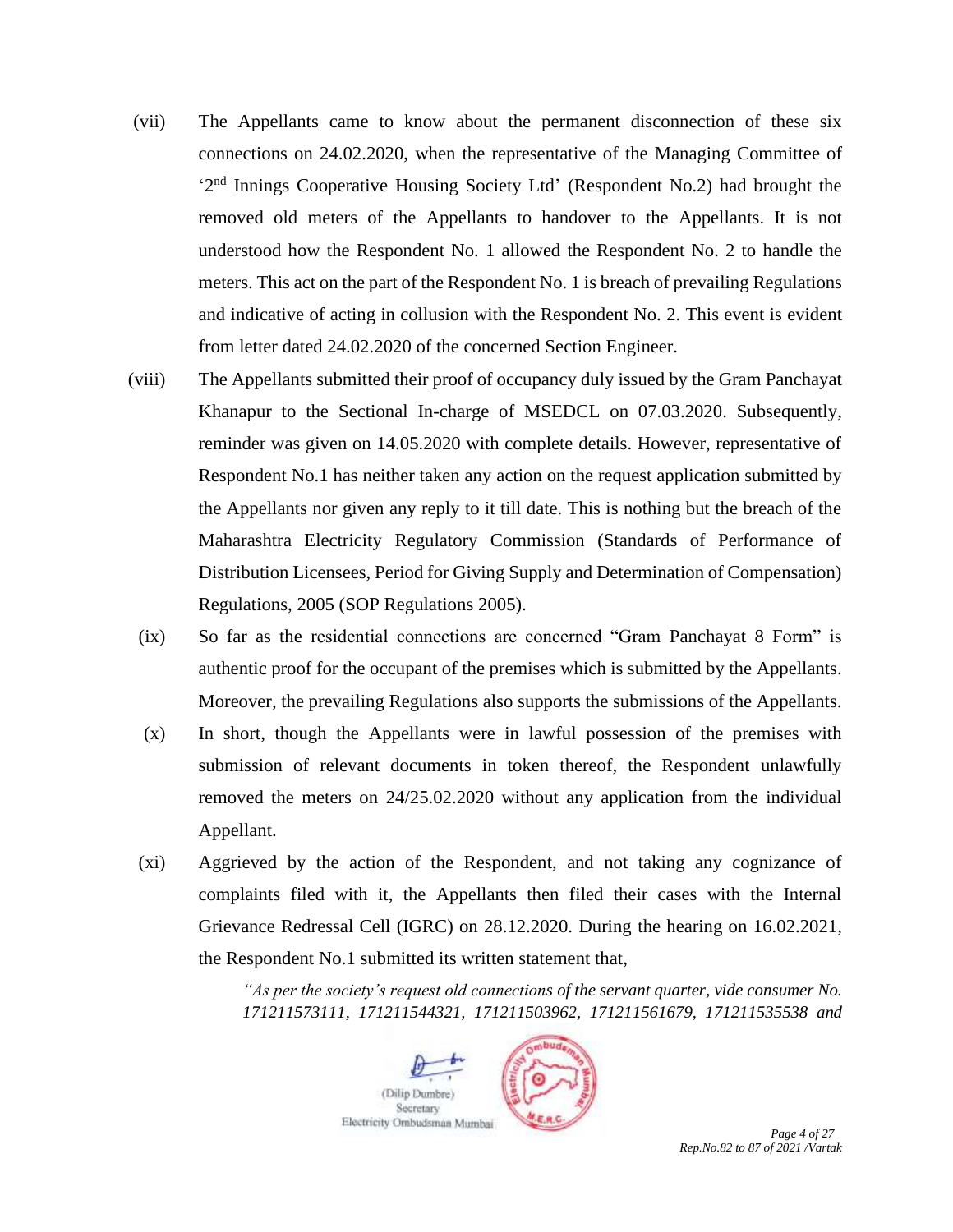*171211525672 were permanent disconnected which were in the name of old Owner i.e. Mr. Rahul Taraprakash Vartak, Mr. Taraprakash Prabhakar Vartak and Mr. Shantanu Taraprakash Vartak and new connections released in the name of Society".* 

This means that Respondent No. 1 has accepted the initial Ownership of the Appellants and now Respondent has decided that the Appellants are not owners, on the ground of 7/12 abstract, being in the name of Society. This is objectionable, as law of the land is well settled on the issue, "*mutation entry neither creates nor extinguishes the title*" and 7/12 abstract is nothing else but the mutation entry. The servants' quarters are in the name of Appellant/s and Village registration 8 is also in its name till the date of permanent disconnection of the supply. Moreover, Respondent No.1 is not at all the authority to decide the ownership, and hence it has bluntly exceeded its jurisdiction  $\&$ power and disconnected the six electricity connections permanently.

(xii) The Respondent No.1 then subsequently released connections in the name of Respondent No.2 at the same installations. Some of the issues with respect to documents are as below: -

Society NOC

The Society has issued NOC, of which its wordings are as below:

*"We acknowledge with thanks the receipt of 6 new MSEB meters against our applications for respective servant quarters which are owned by our Society. We have no objection to install all six meters to our respective servant quarters."*

The NOC of the Society is vague and without date and it is after the release of connection in the name of society. The 7/12 abstract and so-called NOC of the Society is kept on record.

Apart from this, it is to state that Society NOC is not an authentic document for release of new connection as per the Supply Condition of the Respondent. There is necessity of entry in Village Register and not NOC of Society.



*Rep.No.82 to 87 of 2021 /Vartak*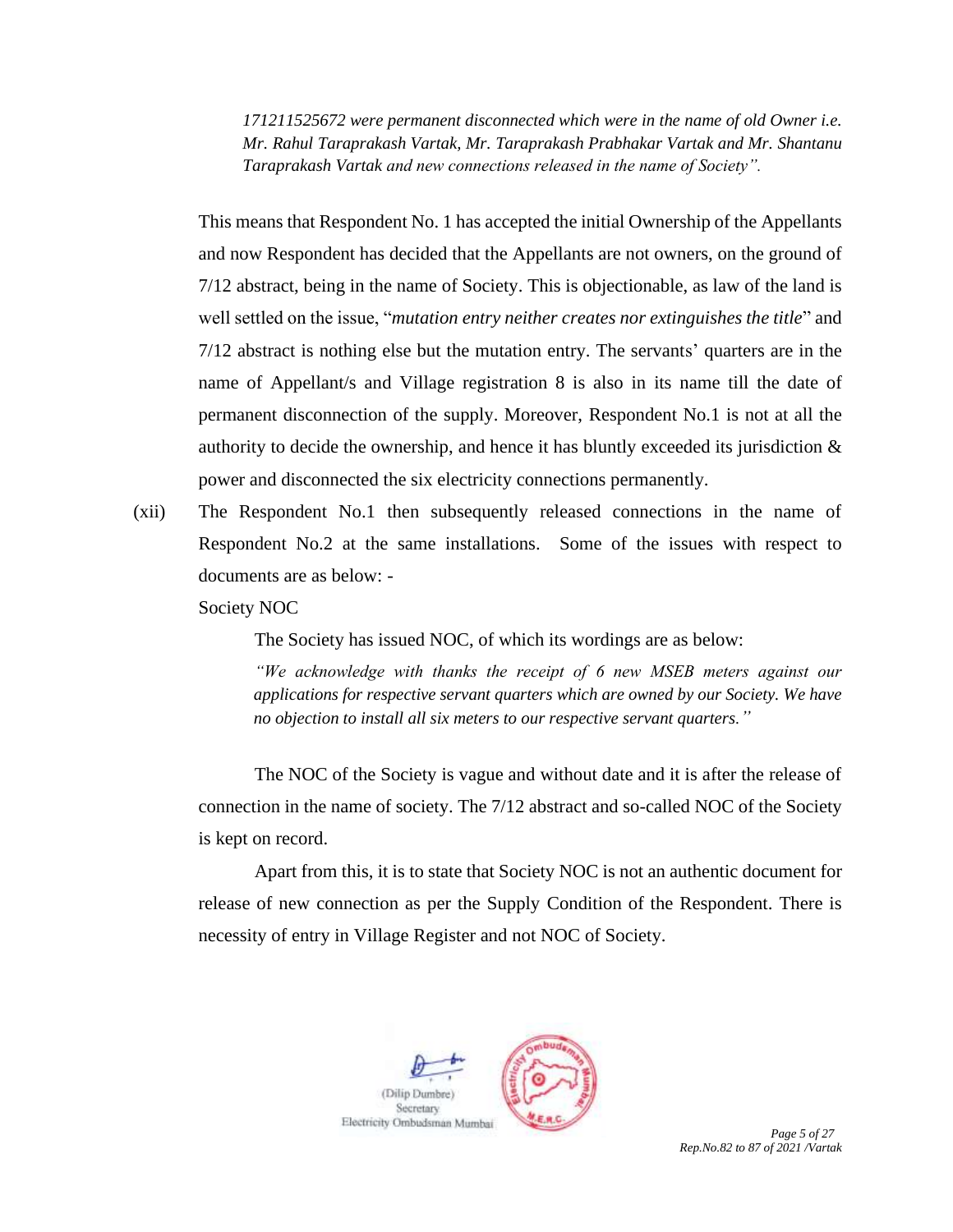The Managing Committee of the Society has written letter to Respondent that the removed meters were not taken back by the Appellants when an attempt to hand it over to them was made by the Society. Now, following questions arise.

- a) Why the Society applied for new connections in the same premises of Appellant when there were already existing connections in the name of the Appellants?
- b) Despite the fact that the removed meters being the property of the Respondent No.1, why it came to be handled by the Society and were directed to be returned to the Appellants.
- c) That why the legal opinion is not taken before the sanctioning of the new connection in the name of society when already connections are existing in the premises and are in the name of the Appellants?
- d) If it is assumed for the time being that the premises is transferred to the Society, why the Respondent No.1 did not choose the route of change of name of the existing six connections with the NOC of the Appellants.
- e) Without sufficient valid documentary evidence of occupancy, the Respondent No.1 relied on 7/12 extract only and released new connections without counter verifying with the Appellants.
- (xiii) From series of anomaly in the procedure of sanctioning and confirmation of occupancy of the premises it is crystal clear that
	- 1) Ownership of the premises is not transferred, and hence permanent disconnection of the Appellants' supply is illegal and with ill intention and arbitrarily acted upon by sectional officer of Respondent No. 1.
	- 2) The Respondent No. 1 acted hand-in-glove with Respondent No. 2.
	- 3) The IGRC by its order dated 31.03.2021 has directed to send all papers of new connections in the name of the Society as well as the documents of the Appellants and take necessary legal opinion from Law Officer. This order is bad in law and unjust to the Appellant. The IGRC had neither gone through core facts of the



*Rep.No.82 to 87 of 2021 /Vartak*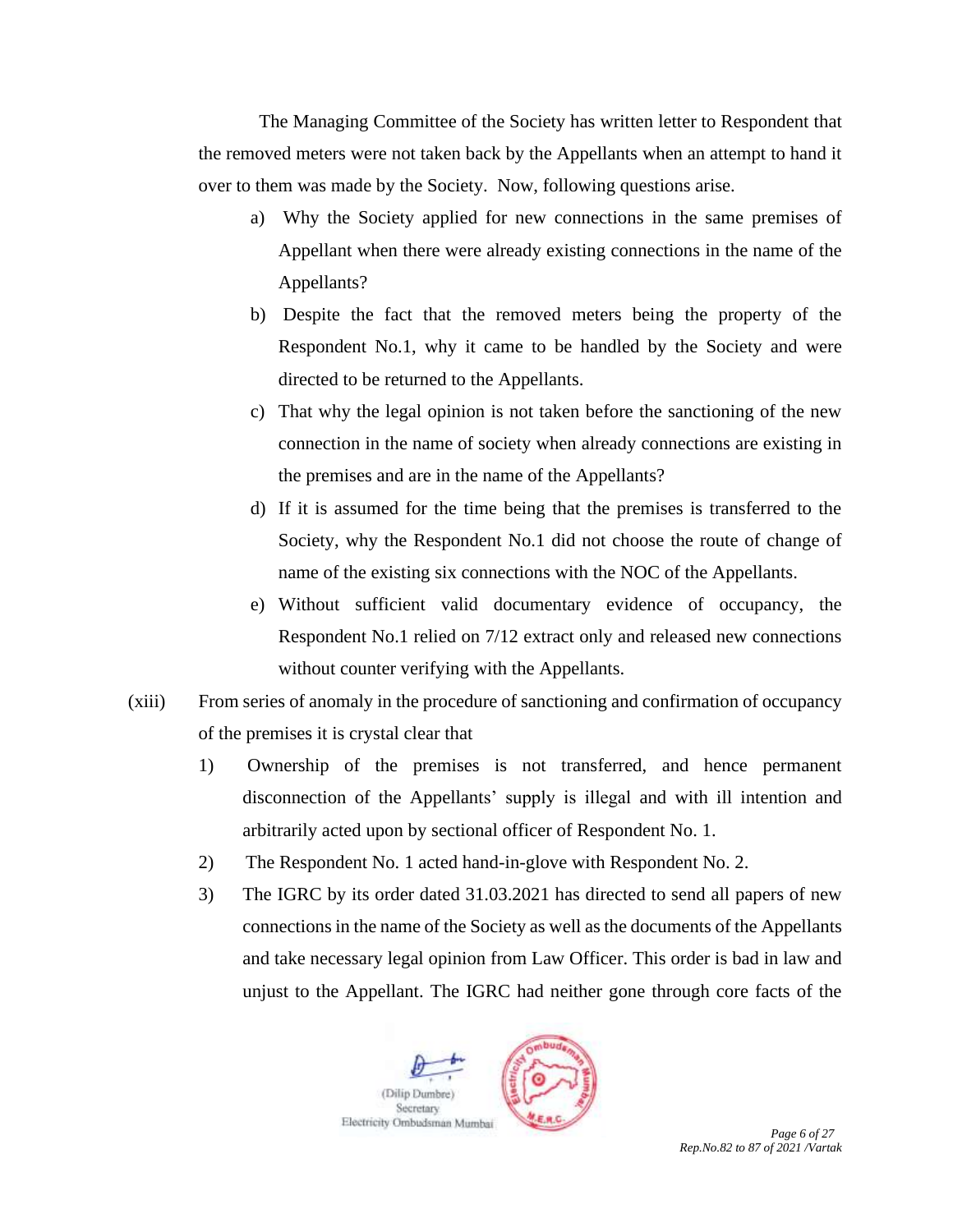grievance of the Appellant i.e., disconnection of existing meters which were there for years together, without any lawful procedure, nor tried to know/ bring the facts on records from the Respondent No.1 during the hearing. The IGRC had totally missed to address the core grievance of the Appellant. The IGRC has misled themselves by getting diverted to non-issue and passed the order. The IGRC had gone beyond their powers by deliberating their rights to redress the grievance to some other officer of Respondent No. 1.

- 4) The Legal Advisor has given its opinion but that is highly questionable as far as its sanctity is concerned.
- (xiv) The Appellants approached the Forum on 27.05.2021. The Forum, by its orders dated 04.10.2021 has dismissed the grievances. The Forum's orders are bad in law, unjust and perverse on all counts and issues. The Forum failed to understand the basic issue of statutory provision of law to protect the rights of consumer and concluded in very wrong manner and hence operational part of the orders is necessary to be reverted in view of existing law position. The Forum also failed to interpret the facts in view of law position.
- (xv) The Appellants suffered irreparable loss due to illegal act of the Respondent No.1 by doing permanent disconnection of their premises without notice and hearing.
- (xvi) The Appellants pray that:
	- a) The order issued by the Forum be set aside.
	- b) Interim order of restoration of connection in the Appellants' name be passed till the final disposal of the case.
	- c) To declare permanent disconnection made by the Respondent on the premises of the Appellants as illegal and void.
	- d) The supply of the premises be restored with Appellants' name as hitherto before.



*Rep.No.82 to 87 of 2021 /Vartak*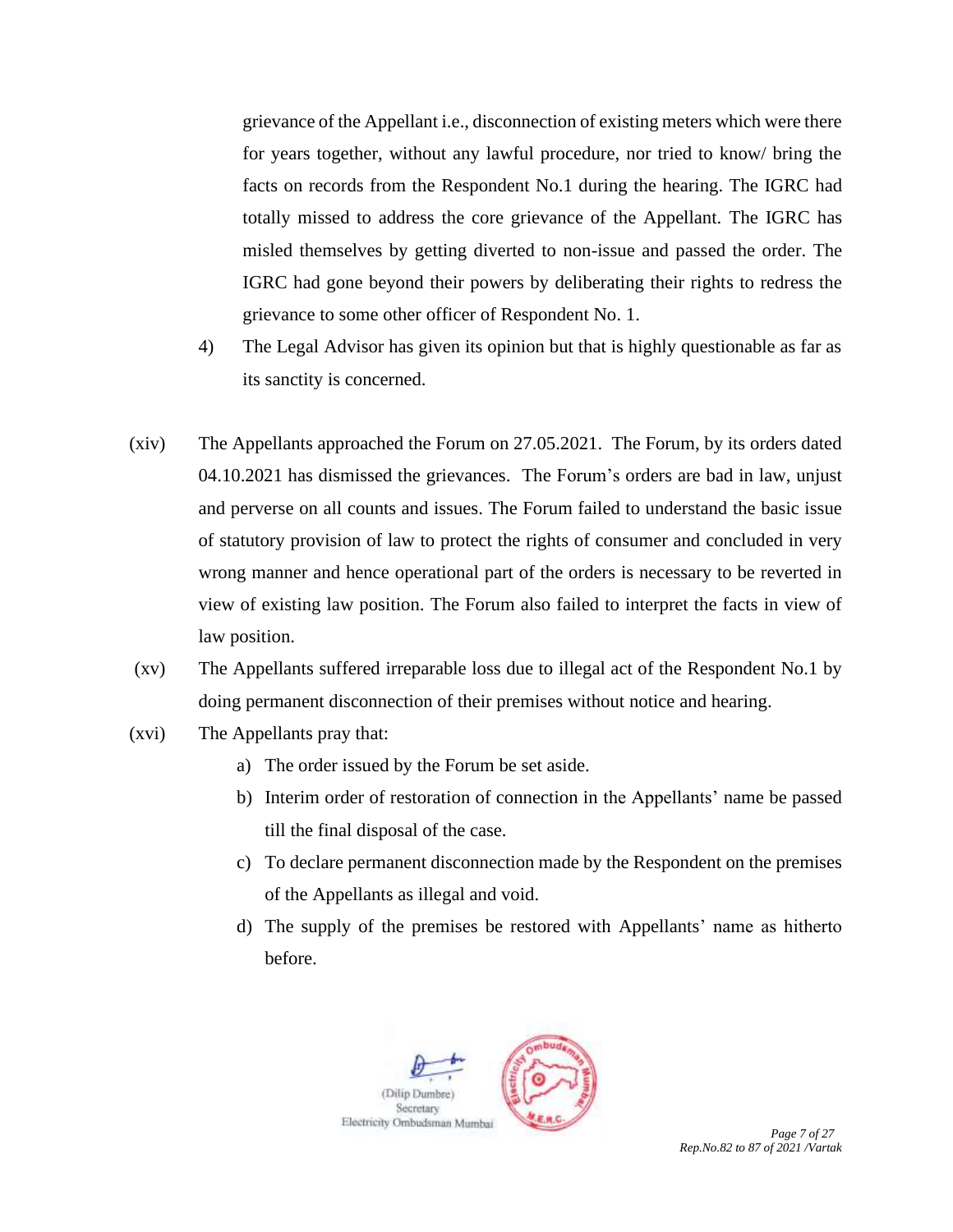- e) The appropriate action be taken against the concerned officer of the Respondent No. 1 for violation of Rules and Regulations.
- f) Directions be issued to investigate the entire case acting in collusion with the Respondent No.2.
- g) Compensation be awarded to the Appellants, particularly for period of permanent disconnection till restoration of connections in the Appellants' name, violation of various provisions stipulated by the Maharashtra Electricity Regulatory Commission (the Commission) and in the Electricity Act, 2003 (the Act), and harassment to the Appellants.
- h) The order be issued with cost.
- i) Any order lawfully fit in the matter.
- 5. The Respondent has submitted its reply dated 09.12.2021 which is stated in brief as follows:
	- (i) The said connections are in the name of Mr. Rahul Taraprakash Vartak, Taraprakash P. Vartak and Shantanu Taraprakash Vartak who are developers of scheme named Mauli Hills which had 190 cottages / plots in 6 sectors. The developers have handed over the developed part of the scheme by way of Conveyance Deed to the Society, namely 2<sup>nd</sup> Inning Co-operative Housing Society (Respondent No.2) in the year 2012.
	- (ii) The Respondent No.2 submitted the applications for new connections on 24.02.2020 along with copy of documents like Index II, 8A Extract  $\&$  7/12 Extract, Society Registration Certificate etc.
	- (iii) Section Officer of the Respondent No.1 approached Legal Advisor Pune Region for guidance upon receiving cross complaints from both the parties.
	- (iv) Legal Advisor Pune Region vide its letter dated 29.09.2020 stated that all the procedure and formalities were completed and therefore the action of releasing the connections to the Respondent No.2 is proper.
	- (v) As per the RTI application of the Appellants dated 19.01.2021, the SDO Mulshi of the Respondent No.1 provided the documents at (ii) above on 10.03.2021.

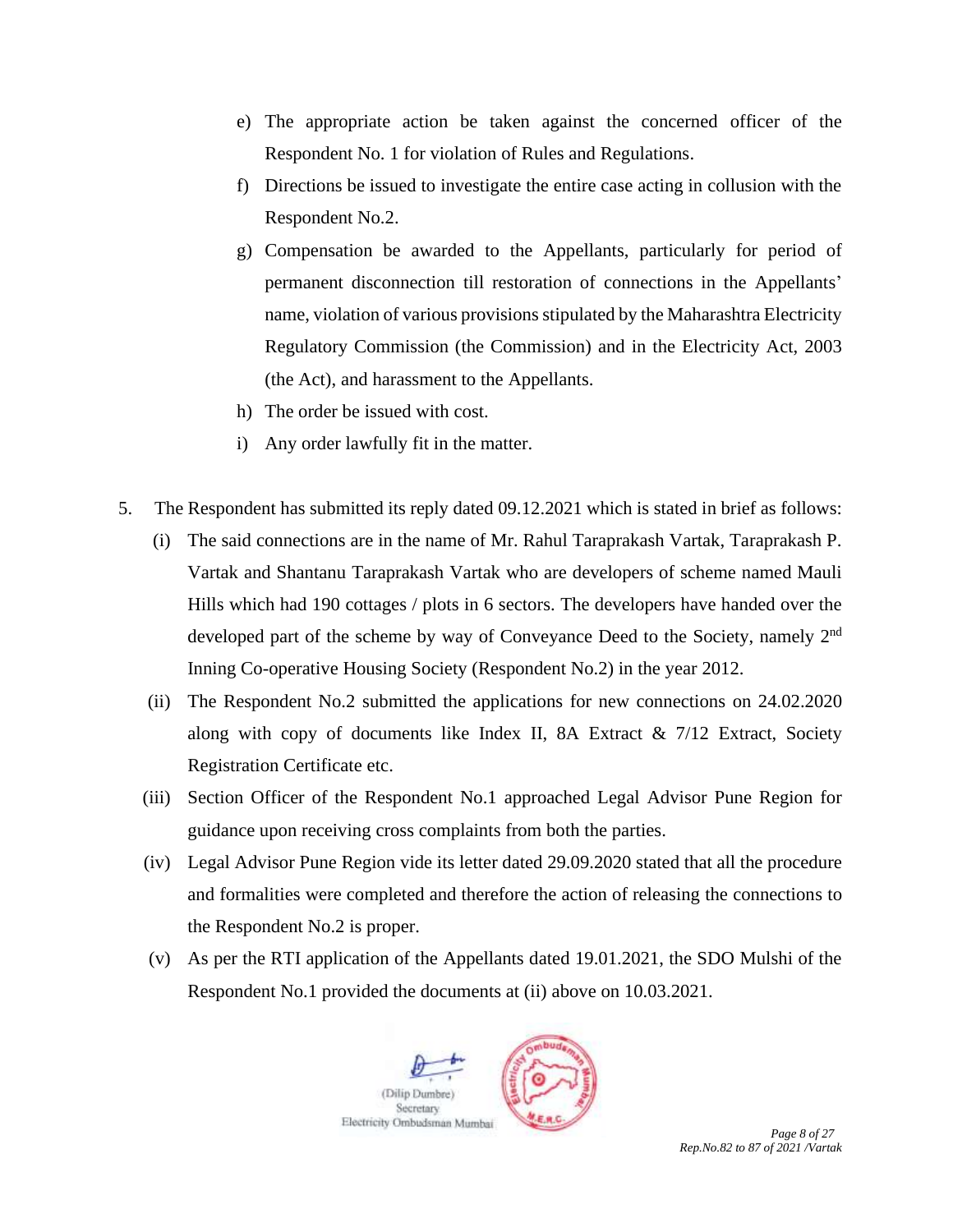- (vi) Meanwhile, the Appellants approached the IGRC on 28.12.2020. The IGRC, by its Order dated 31.03.2021 rejected all the prayers of the Appellants. Then the Appellants approached the Forum on 27.05.2021. The Forum, by its order dated 04.10.2021 has rightly rejected all the claims of the Appellants.
- (vii) The comments on the prayers of the Appellants are as below:
	- A) *The order issued by the Forum be set aside.*  No comments.
	- B) *Interim order of restoration of connection in the Appellants' names be passed till the final disposal of the case.*

**Say** – Respondent No.1 strongly contest and objects the prayer of these Appellants. Once the Conveyance Deed is executed in favour of the Society namely "2<sup>nd</sup> Inning Co-operative Housing Society" (Respondent No.2) in the year 2012, the Appellants lawfully relinquish and loses the right as the consumers of Respondent No.1. Hence, the Appellants have no locus standi as far as restoration of connections in their names.

- C) *Declare permanent disconnection made by the Respondent on the premises of the Appellants as illegal and void of law and restoration of connection permanently.*  **Say** – The Appellant cannot demand this claim when Conveyance Deed already executed and all the necessary legal documents are transferred in the name of Society, which is the new owner. Relevant documents are kept on record.
- D) *The supply of the premises shall be restored with the Appellant name as hitherto before*.

**Say** – The Appellants cannot make such prayer as they have no relation with that piece of land after transfer of right to Society.

E) *The appropriate action to be taken against the MSEDCL officer concerned for the violation of Condition of Supply based on Supply Code Regulations 2005 and SOP Regulations 2014 and direction may please be passed to concerned competent authority to take action against concerned officer.* 



*Rep.No.82 to 87 of 2021 /Vartak*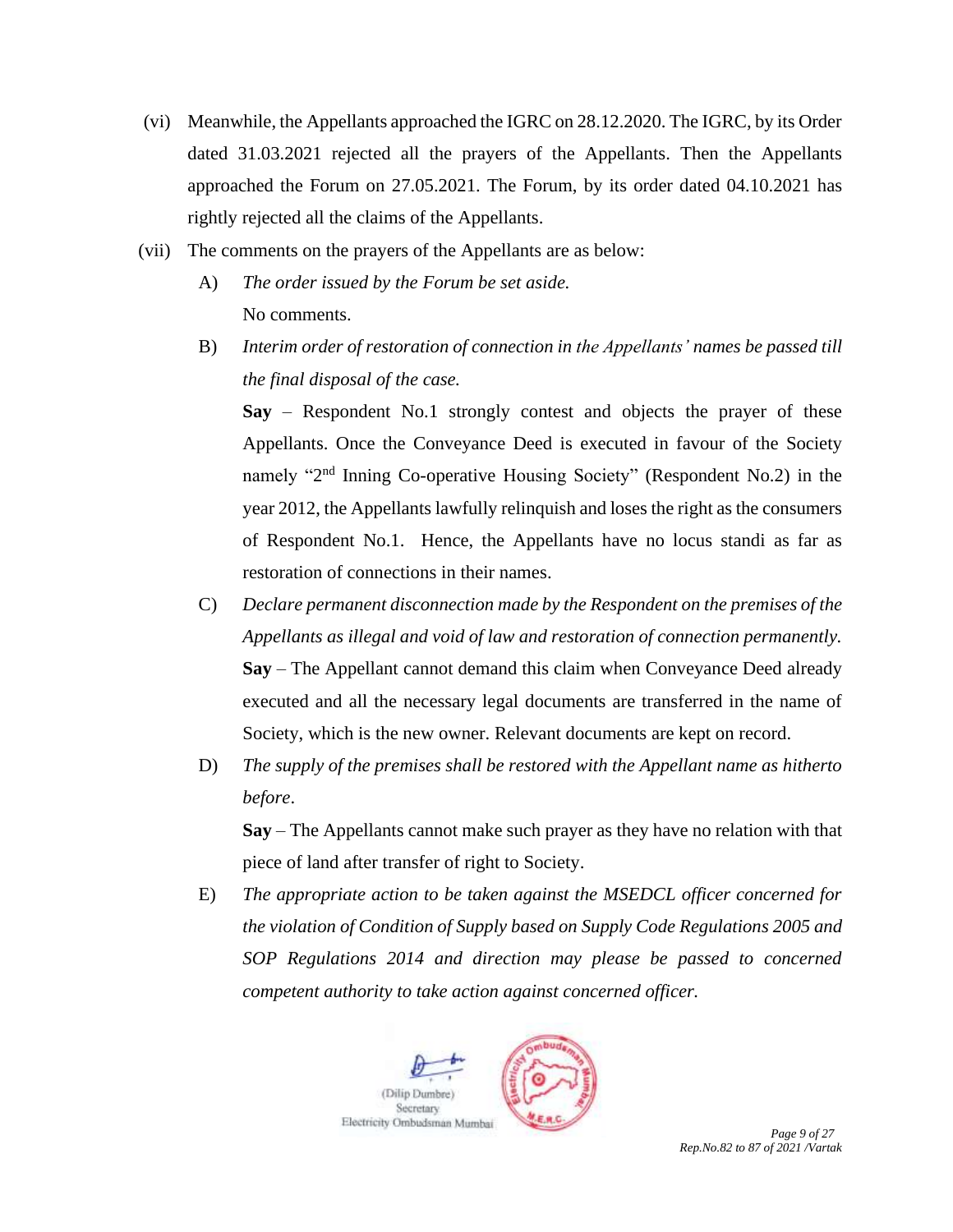**Say** – No condition whatsoever, has been violated by officer of the Respondent No.1 as the ownership has changed and onus lies with the Appellants to declare change of ownership of the premises in time. Society registration certificate is kept on record.

- F) *Please issue the directives to initiate disciplinary action / enquiry against employer of the licensee or illegal indulgence with the third party and involving in conspiracy to harass the complainant with ill intention.*  **Say** – This allegation is imagination of the Appellant which merits condemnation and hence to be summarily rejected.
- G) *Please direct the appropriate authority of MSEDCL to initiate criminal proceeding for lodging the complaint to investigating authority, against the section officer and other suspected employees of MSEDCL for indulging in conspiracy with the third party viz "Second inning Co-Operative Society Ltd." to dislodge existence of electric connections of the Appellants from the premises.*  **Say** – As Appellants have named "Second inning Co-Operative Society Ltd." this becomes as triparty issue. Now it becomes necessary to allow Society Office bearers to submit their say for this allegation.
- H) *Compensation shall be paid to the Appellants, particularly for the period of permanent disconnection till the restoration of Appellants' name connection, violation of various provisions of MERC and the Act 2003 and harassment to the Appellant.*

**Say** – It is requested to summarily reject this demand and on the contrary, the Appellants be reprimanded for misinterpretation of its rights as consumers, particularly, after relinquishing its ownership status in favour of the said Society and concealing the same from MSEDCL Authority.

I) *The order be issued with the cost.*

No comments.



*Rep.No.82 to 87 of 2021 /Vartak*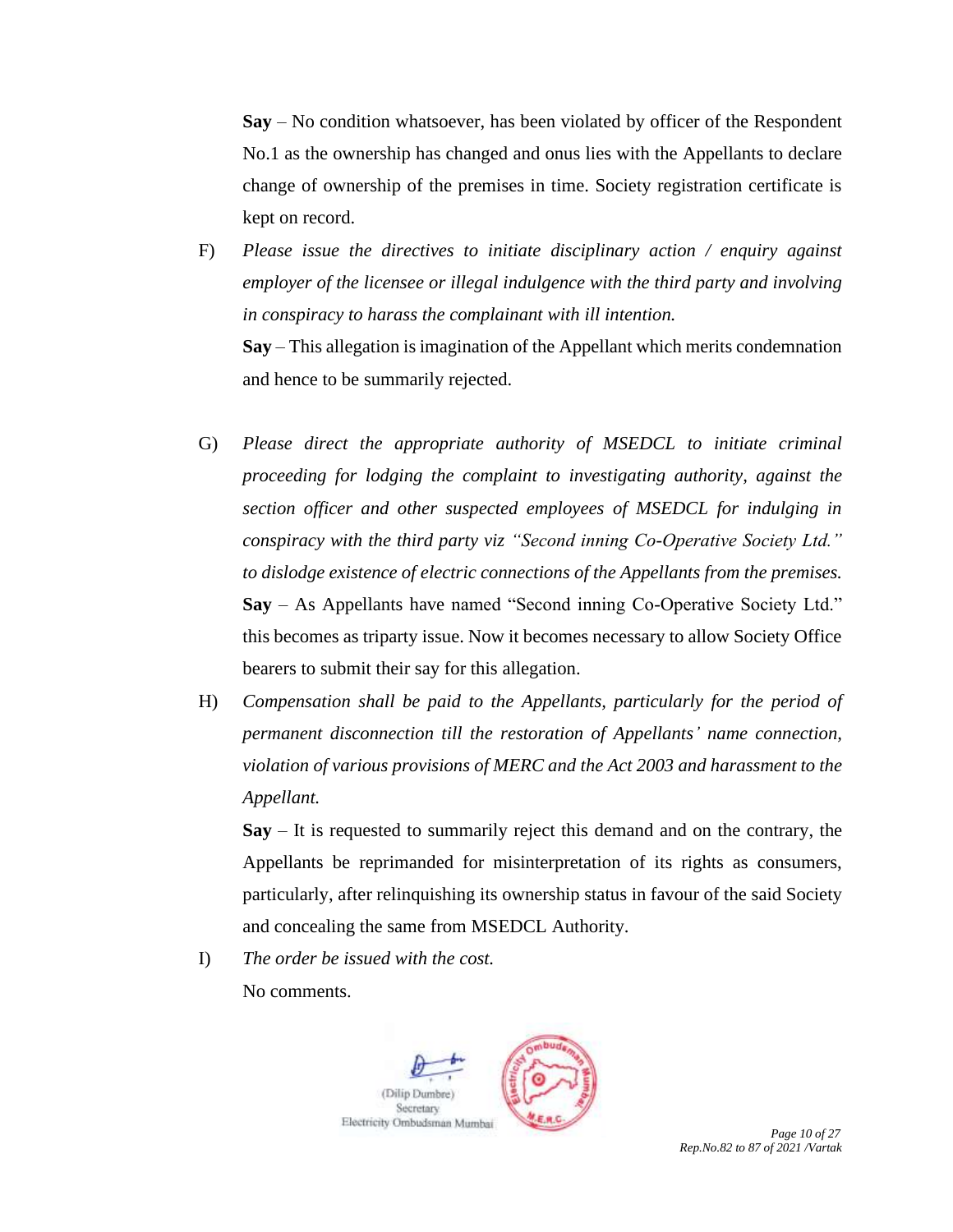# J) *Any order lawfully fit in the matter.*  No comments.

6. The Appellants have submitted para wise rejoinder by email dated 23.12.2021 in response to the reply dated 9.12.2021 of Respondent No.1 which is stated in brief as under: -

- (i) That as per say submitted by the Respondent, Conveyance Deed of the  $2<sup>nd</sup> Inning$ Cooperative Housing Society (Respondent No.2) has been perused by the Respondent No.1. Hence, the Respondent No.1 should concretely prove on record the handing over of 'the servant's quarters (total 6 Nos)' to the society by Mr. Vartak.
- (ii) Application of permanent disconnection (PD) for the connections in the name of Mr Vartak or his family member are not submitted by the Appellants. On the other hand, application for PD dated 24.02.2020 is said and that too from the Society is admitted by the Respondent. It is noteworthy that the said connections are in the name of Appellants (Mr. Vartak and his family Members). This itself indicates conspiracy of Respondent officials and Society Officials to overlook mandatory legal procedure laid down by the law. This is specially to dislodge Mr Vartak and his family / Appellants from the premises which is in the ownership and possession of the Appellants.

These six connections are newly released for servants' quarters sometime before 24.02.2020 whereas the Village Abstract 8A appended with the Say of Respondent is of date 11.03.2020 i.e. after the release of connection. This is a clear cut indication of fabrication of the facts and later inserting the documents to this application of Society to benefit and cover up the society by the concerned staff of the Respondent.

- (iii) Respondent should prove on record that the information was provided to Mr Vartak on 10.03.2021 under RTI Act, 2005 mentioned as per their say.
- (iv) Section Officer of Respondent No.1 statement of threat and cross complaint from the Appellants is highly objectionable and should be withdrawn with unconditional apology.

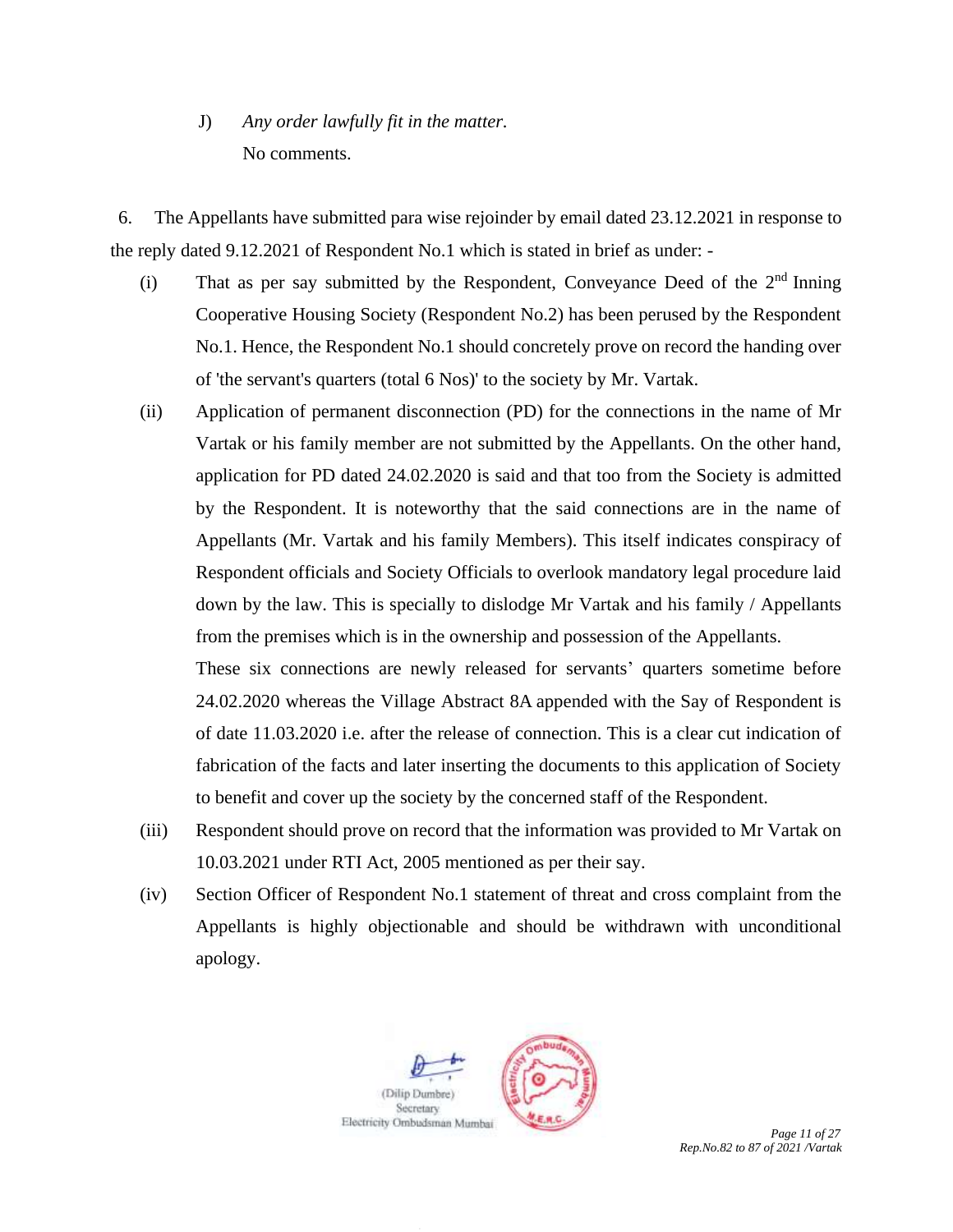- (v) The order of the Forum dated 4.10.2020 is erroneous and not justifying the view taken by them for dismissing the appeal. On one hand the Forum admits that notice of PD is not issued by the Respondent for said connections and on the other hand says that the Appellants view is mala fide without justification. Not a single document is taken on record to prove the mala fide intention of the Appellants is submitted by the Respondent. No Justification is given for analysing the evidence for release of new connections on the said premises of the Appellants. Thus, the order of the Forum is erroneous and hence be set aside.
- (vi) The comments made by Respondent No.1 on relief sought by Appellant and Say submitted on the Para wise comments are as below.
	- a. As per initial say of Appellant.
	- b. Respondent No.1 should substantially prove by showing the provision in the Act regarding relinquishing the rights in the consumer and losing the rights of the consumer and also substantially prove that the society got the premises handed over to them by the Appellants. Onus of providing the content of say, lies on Respondent No.1.
	- c. Respondent No.1 should prove the statement of say by appropriate provision in the law. Moreover, Respondent should prove that they are the authority to decide the ownership/ Title /Possession of society or any other person. Law of land doesn't support Respondent stand.
	- d. The Respondent No.1 should prove this statement with provision of law.
	- e. The statement of Respondent No.1, "*Onus lies with consumer to declare change of ownership of premises in time*" is to be proved substantially by the provision in appropriate law/ rules. On the contrary, the Appellants always maintained that ownership of servants' quarters has never been transferred to the society and till date owned by the Appellants. Knowing this objection of Appellants specifically the Respondent's staff has always acted in favour of and in the interest of society. This itself clearly shows the conspiracy of Respondent staff and society office



*Rep.No.82 to 87 of 2021 /Vartak*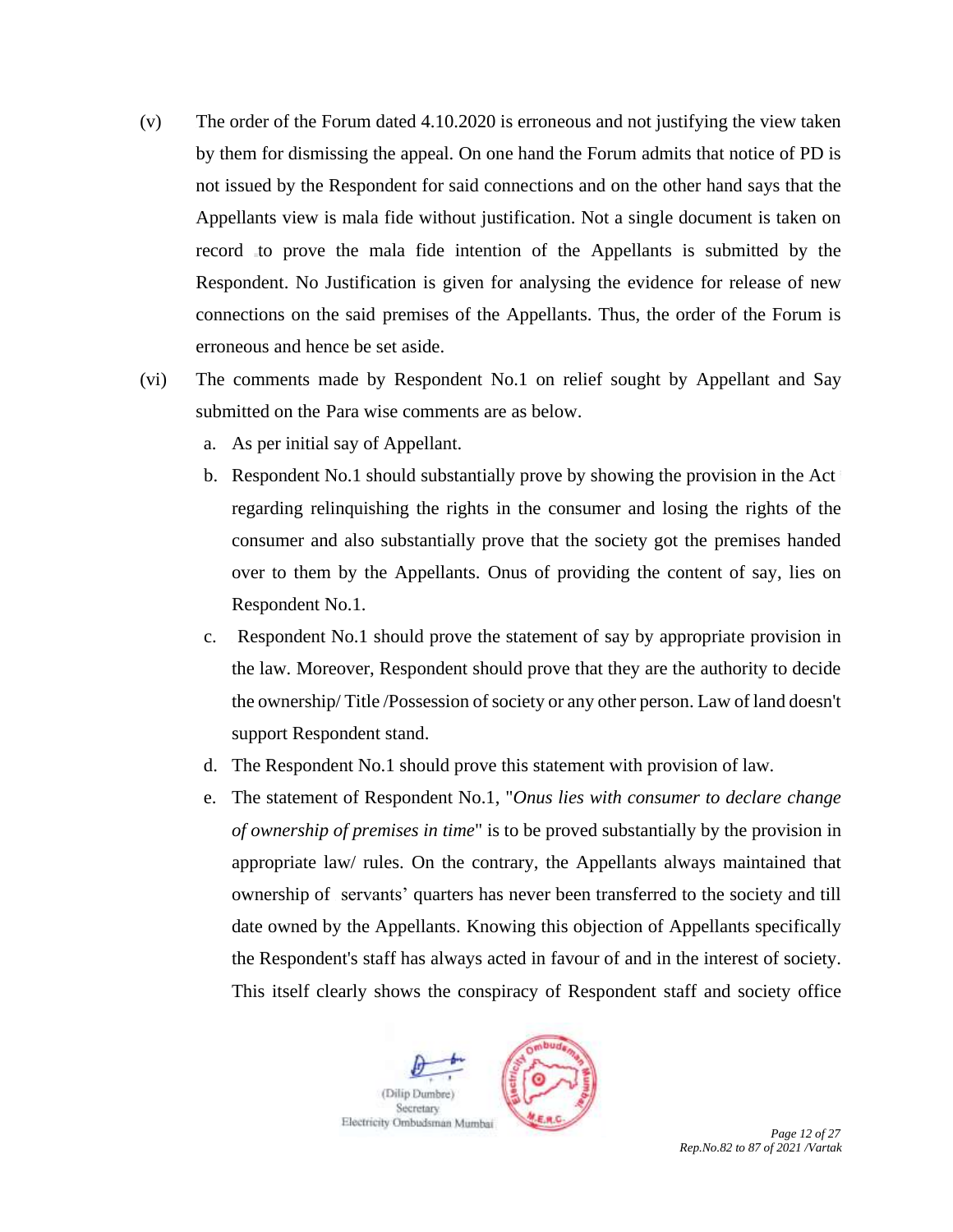bearers. The request of including the society in the proceeding is totally irrelevant, as demand of action is against the Respondent's official by its appropriate authority. Hence, request to indulge the society is to be rejected and to be turned down

- f. It is requested to direct the Respondent No.1 to give pointwise reply to the Appellants' Appeal memo along with the evidence/ rules/ Provision of the Act. Failing this may attract law of land. This may be brought to the notice of the Respondent please.
- (vii) Most Important: The Appellants further like to issue, 'Notice to produce' documents through this Hon'ble Authority to Respondent/ MSEDCL as below.
	- a) All relevant documents for the purpose of PD carried out by the Respondent No.1 like,
		- (i) Application of PD by the consumers.
		- (ii) Latest electricity bill paid by the consumers.
		- (iii) RMO in prescribed formats duly signed by consumers/ it's representative.
		- (iv) Report submitted to concerned Authority for stopping of electricity bill or any other documents on record for PD.
		- (v) Any other documents remaining on record related to this issue i.e. P.D.
	- b) All relevant documents for the purpose of new service connection carried out for servant's quarters (in place of PD connection as stated at 1 above) by the Respondent/ MSEDCL like
		- (i) Original application submitted by Society for new connection along with the complete document enclosed.
		- (ii) Site survey Report in prescribed format, if any, carried out by the MSEDCL staff with remark/ opinion/ his observation thereof.
		- (iii) Any further procedure carried out by the MSEDCL / Respondent staff/ officers with documentation like copy of sanction letter, Firm Quotation, Payment details, demand of meters for new connection or meter inventory



*Rep.No.82 to 87 of 2021 /Vartak*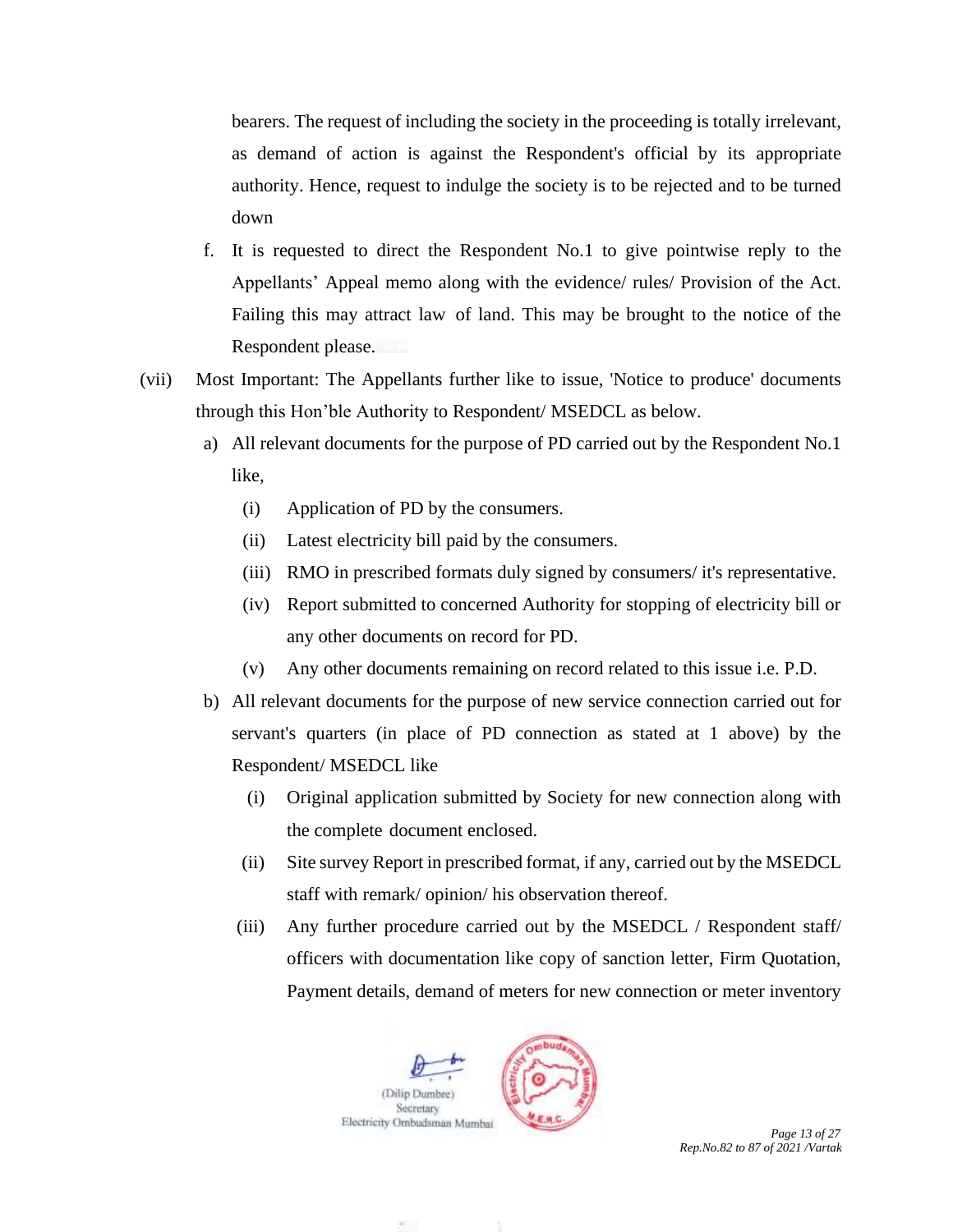Gate pass of meters, the name of staff who installed the meters to new connection, Report submitted to Billing and first Electricity bill generated report and any other documents on record of MSEDCL/ Respondent.

It is significantly asked under this provision because till date including the Forum, none of these documents have been brought on record for these cases. These documents are vital and most important precious evidence which has been deliberately hidden and suppressed by the Respondent. The Respondent should understand the legal interpretation of not providing above documents in term of well settled law of land.

7. The Respondent No. 1 has filed reply to the Appellant's common rejoinder by email dated 24.12.2021 stating in brief as under:

This Office is in receipt of common Rejoinder in case of 82 to 87 of 2021 signed by Shri. Tarapakash P Vartak, Shri. Shantanu T Vartak and Shri Rahul T Vartak. The Respondent No.1 is governed by the Electricity Act, 2003 and Maharashtra Electricity Regulatory Commission (Electricity Supply Code and Other Conditions of Supply) Regulations, 2005, both amended up to date. Further with reference to the rejoinder submitted to the Hon. Ombudsman, the reply is as below-

- (i) The Appellants have never revealed on document their relationship with Respondent No.2 (Society) in spite of repeated mention by them.
- (ii) The Appellants have never denied of existence of Conveyance Deed and the relation of them with the same.
- (iii) The Appellants are silent as to who had paid the bills from the date of Conveyance Deed in 2012 up to PD of these connections nor they have provided any evidence of the payments in favour of these connections.
- (iv) All the services given by Respondent No.1 to the consumers are application based. It never acts sue-motto in anyone's favour so far as services are concerned. Appellants



*Rep.No.82 to 87 of 2021 /Vartak*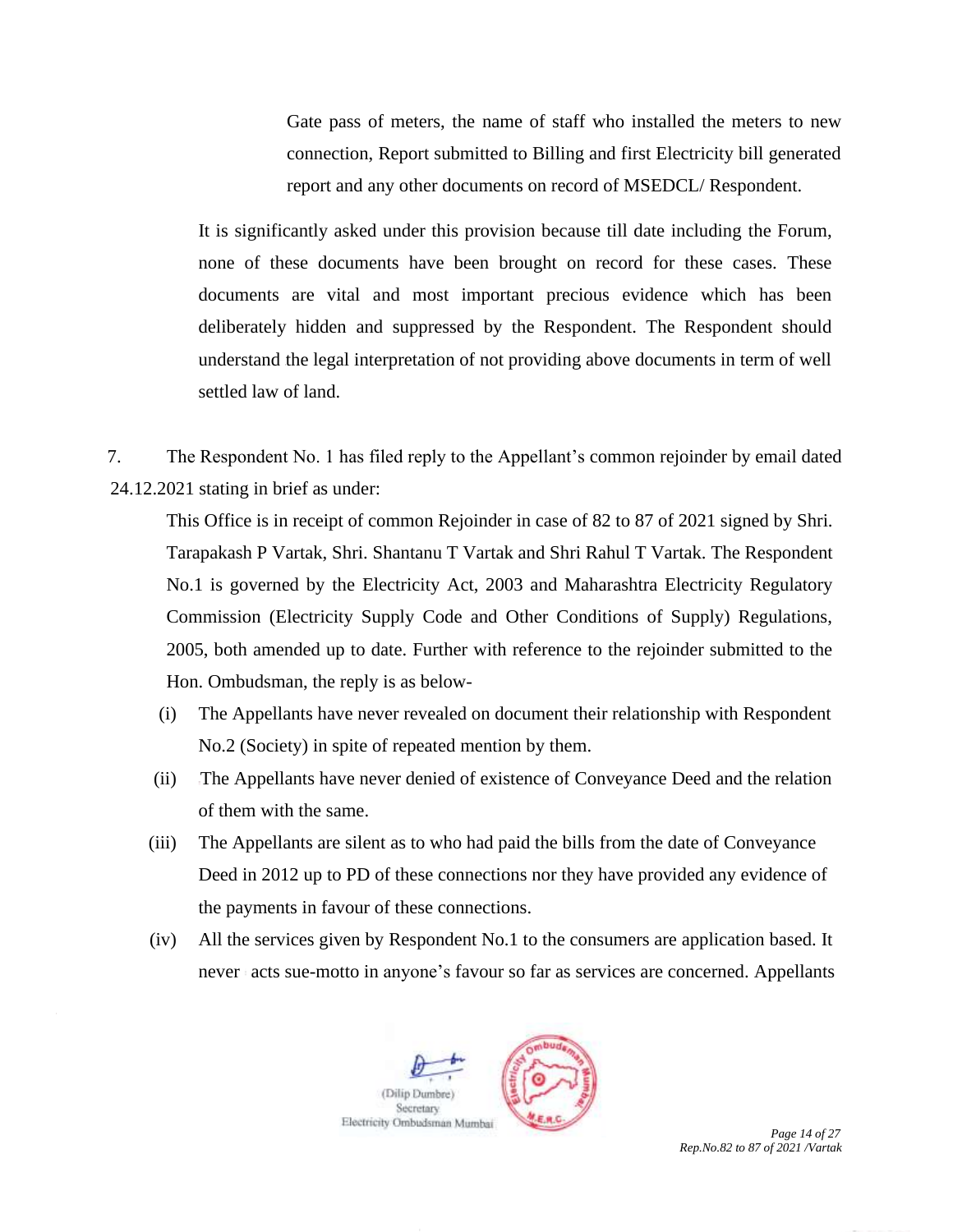have never intimated nor applied after Conveyance Deed for any change in name, permanent disconnection.

(v) 5. Respondent No.1 is professionally managed company and never adjudicates between two parties whatsoever be the nature of the grievance.

8. The hearings in the instant case were scheduled on 16.12.2021 and 24.12.2021 at MSEDCL CGRF Office, Pune which were postponed as per the request of the Appellants. Finally, physical hearing was held on 05.01.2022 in this office. The representatives of the Appellants physically attended the hearing at Mumbai while the Respondent was available on e-platform. The Appellants' main concern is that the Respondent has disconnected the connections without serving any notice. Moreover, the connections cannot be permanently disconnected without the express consent of the Appellants. The representatives of the Appellants contended that the 6 servants' quarters to which these 6 electricity connections are provided are not handed over to the  $2<sup>nd</sup>$  Innings Cooperative Society, and these quarters are still the property of the Appellants. The Appellants argued that the Form 8 and 7/12 extract which shows the name of the Society, does not by itself confer any ownership as such. Further, after removal, the meters were tried to be handed over to the Appellants which were refused. It is not understood as to how the removed meters were in the possession of the Society. Therefore, the Appellants feel that the Respondent acted hand-in-glove with the Society and acted unlawfully in disconnecting the connections permanently. To make the matter worst, the Respondent released 6 new connections in place of the disconnected ones. The Appellants pray that these connections be reinstated in the name of the Appellants and suitable action against the Respondent No.1 be taken.

9. On the other hand, the Respondent argued that the Society handed over all relevant documents regarding its ownership and it did not find any infirmity with the same. The conveyance has also been done in favour of the Society. Therefore, the Respondent acted on these documents and disconnected the then existing meters permanently and new 6 connections are released in the name of the Society. The Respondent has not acted unlawfully in the instant cases. It has acted in



*Rep.No.82 to 87 of 2021 /Vartak*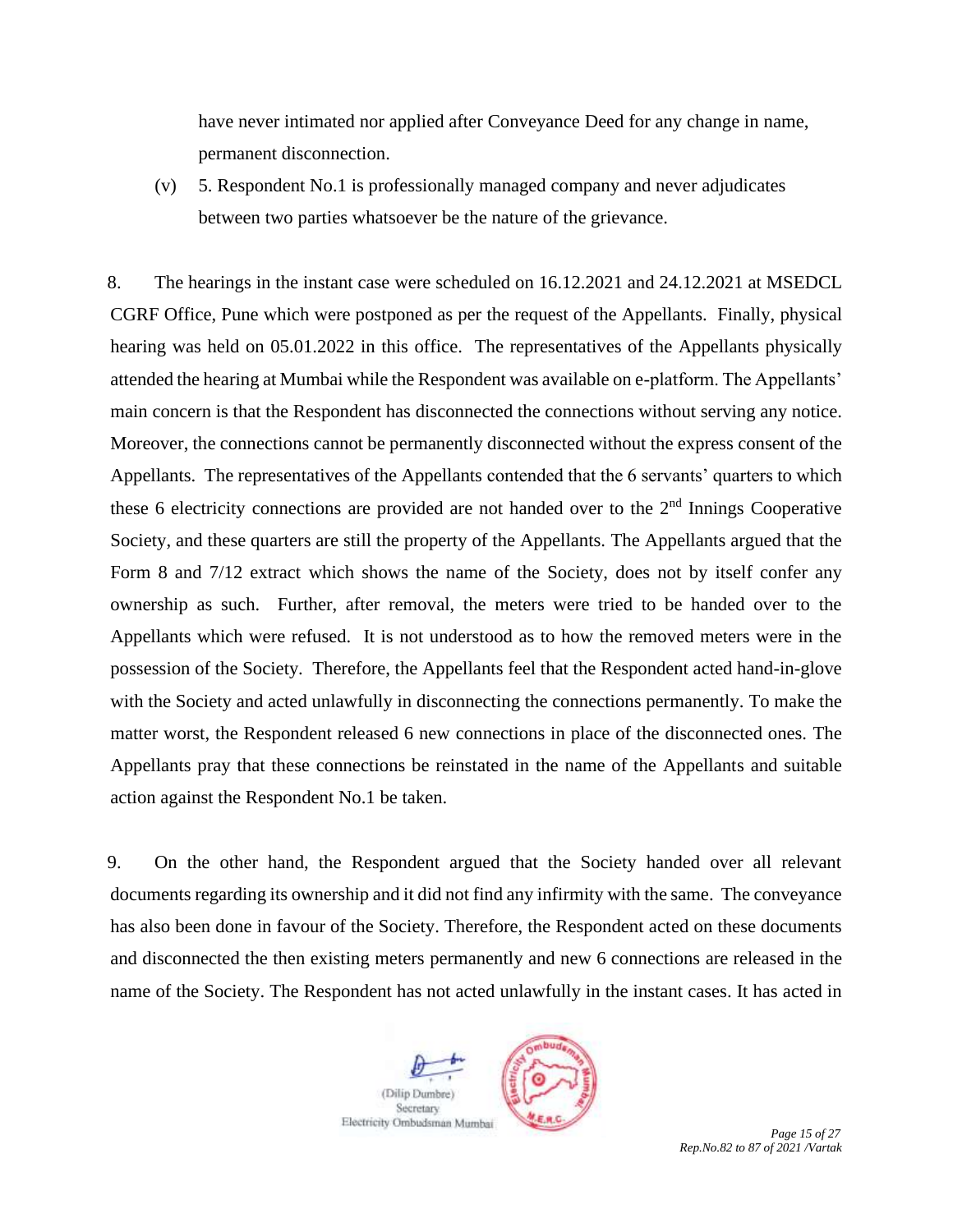good faith and relied on the documents submitted by the Respondent No.2 which is a registered cooperative society. It has also perused the conveyance deed registered between the Appellants and the Society. The premises is in possession of the Society, and it is paying electricity bills of these six connections as revealed by the Society.

10. There being claims and counter claims with respect to ownership of the land which is said to have been conveyed to the Society, I felt it necessary to implead  $2<sup>nd</sup>$  Innings Cooperative Society Mulshi as the necessary party to the litigation as Respondent No.2. The secretariat of this office is therefore, directed to issue notice to the Society for submission of its say before the next hearing, and it will be allowed to argue, if it so desires, during the hearing.

11. Pursuant to impleading the Society as the Respondent No.2, it has submitted its say dated 16.01.2022 which in brief is as under:

- (i) Mr. Taraprakash. P. Vartak, Mr. Rahul Taraprakash Vartak and Mr. Shantanu Taraprakash Vartak hereafter called as a Developer for the sake of convenience have filed Cases No. 82/2021 to 87 0f 2021 against MSEDCL Mulshi.
- (ii) The Developer had developed the Scheme on the basis of Pune Collector's NA Order No. PMH/NA/SR/172/3 Dt 17.05.2001 for Tourism development Zone area admeasuring 232425 Sq. Mtrs. out of total land 413500 Sq. mtrs.
- (iii) The Developer completed the project approximately by March 2008. For 4 years he was avoiding executing Conveyance Deed in favor of 2<sup>nd</sup> Inning Co Op Housing Society Ltd. When members of the Society started talking about the legal provisions of deemed conveyance deed, the Developer who was then a member of the managing committee of the society executed a Registered Sale/ Conveyance Deed on 31.03.2012.
- $(iv)$  $2<sup>nd</sup>$  Inning Cooperative Housing Society is registered which came into existence on 15.09.2001 with Registration No. 990/Year 2001.



*Rep.No.82 to 87 of 2021 /Vartak*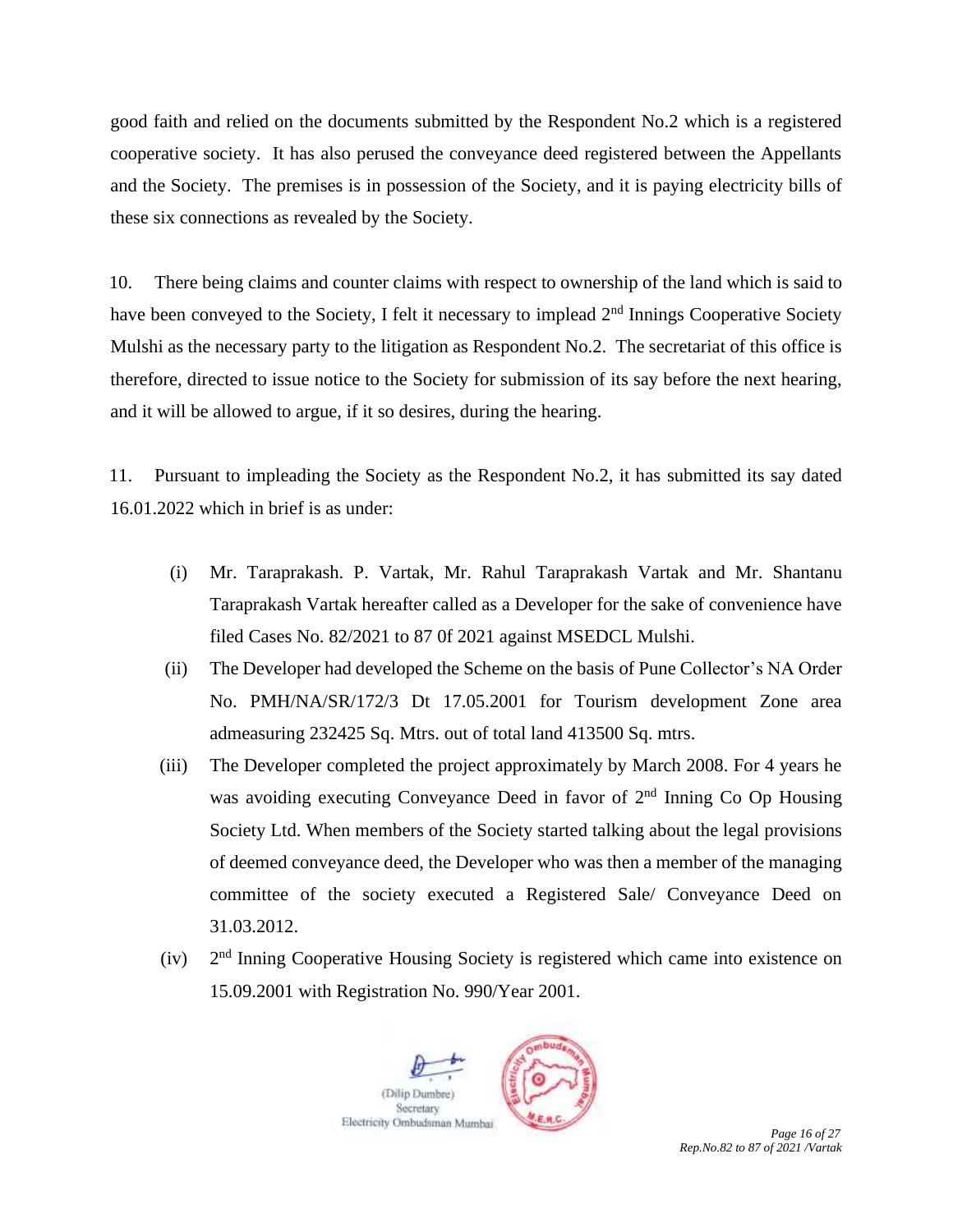- (v) The said land, plan approved including the roads therein, all the infrastructure, implementation of the said plan by putting fencing on the entire area/gate etc. as per Government approved Plan was transferred by the said conveyance deed in favor of the Society.
- (vi) The Developer has attached the Village Register 8 documents which states that the premises are Patra Shed Sauchalaya in following names without giving date on which these Patra Shed Sauchalaya were built. Developer had not taken permission of the Society or any concerned Government Authority to build the same.
- (vii) These Patra shed Shauchalaya were built in the year 2009-10. Developer without the knowledge of the society managed to enter it in Gram Panchayat Record as his own. The Gram Panchayat extract of the year 2009-10 record is attached herewith for your reference and on record.
- (viii) All servants staying in these premises, namely, servant quarters are direct employees of Society. The Society, being the owner, is collecting charges for maintenance / upkeep of servant quarters from members of the CHS whose servants are staying in the respective servant quarters.
	- 1. Milkat No. 537 in the name of Taraprakash P. Vartak
	- 2. Milkat No. 538 in the name of Taraprakash P. Vartak
	- 3. Milkat No. 539 in the name of Taraprakash P. Vartak
	- 4. Milkat No. 540 in the name of Rahul Taraprakash Vartak
	- 5. Milkat No. 541 in the name of Rahul Taraprakash Vartak
	- 6. Milkat No. 542 in the name of Rahul Taraprakash Vartak
	- 7. Milkat No. 543 in the name of Rahul Taraprakash Vartak
	- 8. Milkat No. 544 in the name of Taraprakash P. Vartak
	- (ix) The meters of Respondent No.1 connected to above premises were in the names of Mr. Taraprakash P. Vartak, Mr. Rahul T. Vartak and Mr. Shantanu T. Vartak. The point to be noted here is that, how come meter allotted to Mr. Shantanu T. Vartak was



*Rep.No.82 to 87 of 2021 /Vartak*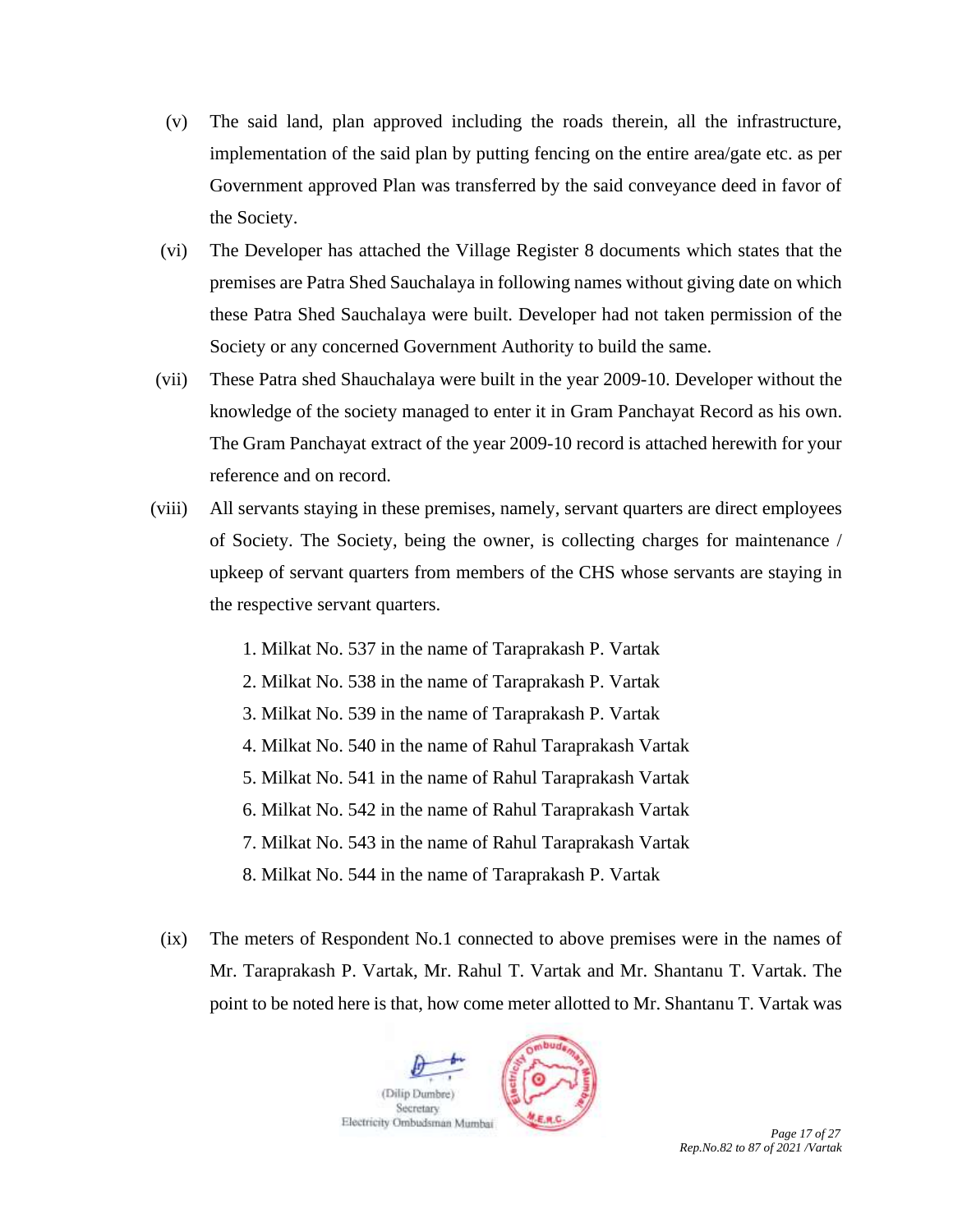connected to above premises. Was the said meter connected by MSEDCL Authorities or by Developer himself? This may not be correct as per MSEDCL rules. MSEDCL authorities should be asked to take suitable cognizance of the same.

(x) On 31.03.2012, the Developer handed over complete premises of TDZ project by executing 6 Conveyance Deeds of 6 Sectors to the  $2<sup>nd</sup>$  Inning Co. Op. Housing Society Ltd. Accordingly, legal ownership documents such as, 6 Index II, 6 extracts of 7/12 and 6 Extracts of 8 A were issued by the Registrar and Talathi office in the name of 2<sup>nd</sup> Inning Co Op Housing Society Ltd. The said documents are already produced before this Authority for reference and kept on records. Only Government Authorities can give legal ownership, title deeds, documents of the premises. Gram Panchayat has no authority to issue ownership rights, documents to any one of any premises. Gram Panchayat issues 8 is not called 8 A as per Talathi office record.

Section 8 of Transfer of Property Act, 1982 which is self-explanatory:

## *Central Government Act*

### *Section 8 of The Transfer of Property Act, 1882*

*8. Operation of transfer. —Unless a different intention is expressed or necessarily implied, a transfer of property passes forthwith to the transferee all the interest which the transferor is then capable of passing in the property and in the legal incidents thereof. Such incidents include, where the property is land, the easements annexed thereto, the rents and profits thereof accruing after the transfer, and all things attached to the earth; and, where the property is machinery attached to the earth, the moveable parts thereof; and, where the property is a house, the easements annexed thereto, the rent thereof accruing after the transfer, and the locks, keys, bars, doors, windows, and all other things provided for permanent use therewith; and, where the property is a debt or other actionable claim, the securities therefor (except where they are also for other debts or claims not transferred to the transferee), but not arrears of interest accrued before the transfer; and, where the property is money or other property yielding income, the interest or income thereof accruing after the transfer takes effect.*

All legal title documents in the name of society are very clear without any rights reserved in favour of the Developer. As per above Section 8 of the Transfer of



*Rep.No.82 to 87 of 2021 /Vartak*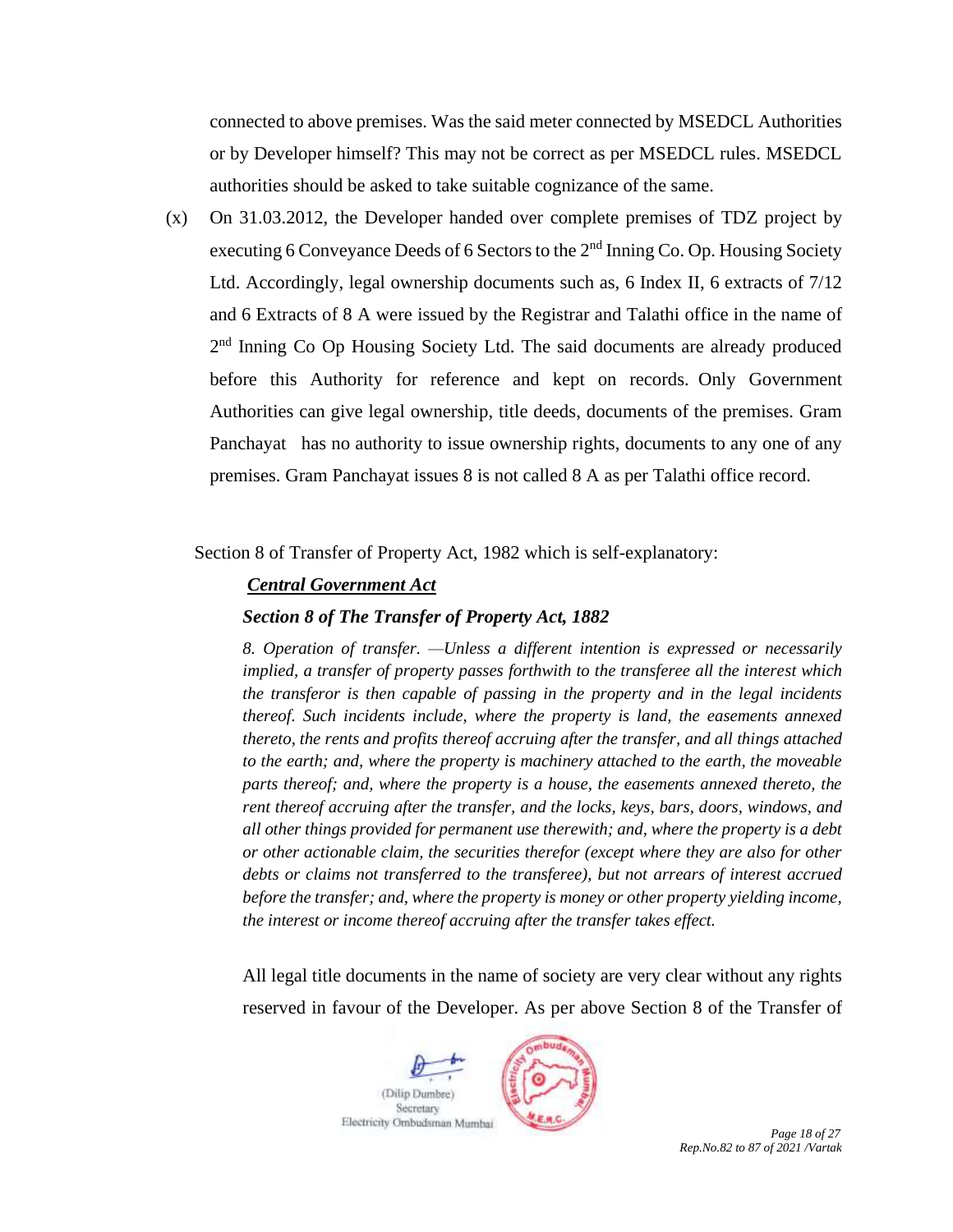Property Act 1882 and the Law of the land the legal ownership of the said premises is with the 2<sup>nd</sup> Inning Cooperative Housing Society Ltd. only. Developer has no legal ownership right in the said premises.

- (xi) Society has given application to Gram Panchayat Agalambe on 28.02.2015 which is kept on record for mutation of its records and issue Gram Panchayat tax receipt in the name of 2<sup>nd</sup> Innings Cooperative Housing Society Ltd. for the said premises. Mr Taraprakash Vartak and Rahul Vartak has given their objection vide their letter on 06.04.2015. It may be noted that name of Mr. Shantanu T. Vartak is not there in the said letter.
- (xii) Society has given Reply to Gram Panchayat on 25.04.2015 against Developer's objection. Society's application is still pending in Gram panchayat. Unfortunately, in the year 2016 Managing Committee of the Society was changed and Developer Mr. Taraparakash P. Vartak again joined the managing committee which never made any correspondence or follow up with the Gram Panchayat. Copy of our application for mutation of records filed with Agalambe village Gram Panchayat is still pending.
- (xiii) Our Submission is that the Society had asked the Developer many times to give NOC to transfer meters in the name of the society.
- (xiv) Society took Legal Opinion from Advocate Mr. Ganu which is kept on record for reference. In the report it is clearly mentioned by the Advocate that according to Section 8 of Transfer of Property Act 1882, the 2<sup>nd</sup> Inning Co Op Housing Society Ltd. is the legal owner of the said property or premises and not the Developer.
- (xv) The copy of legal opinion was given to Developer Mr. Vartak and his acknowledgement was obtained. The copy is kept on record. Developer could not

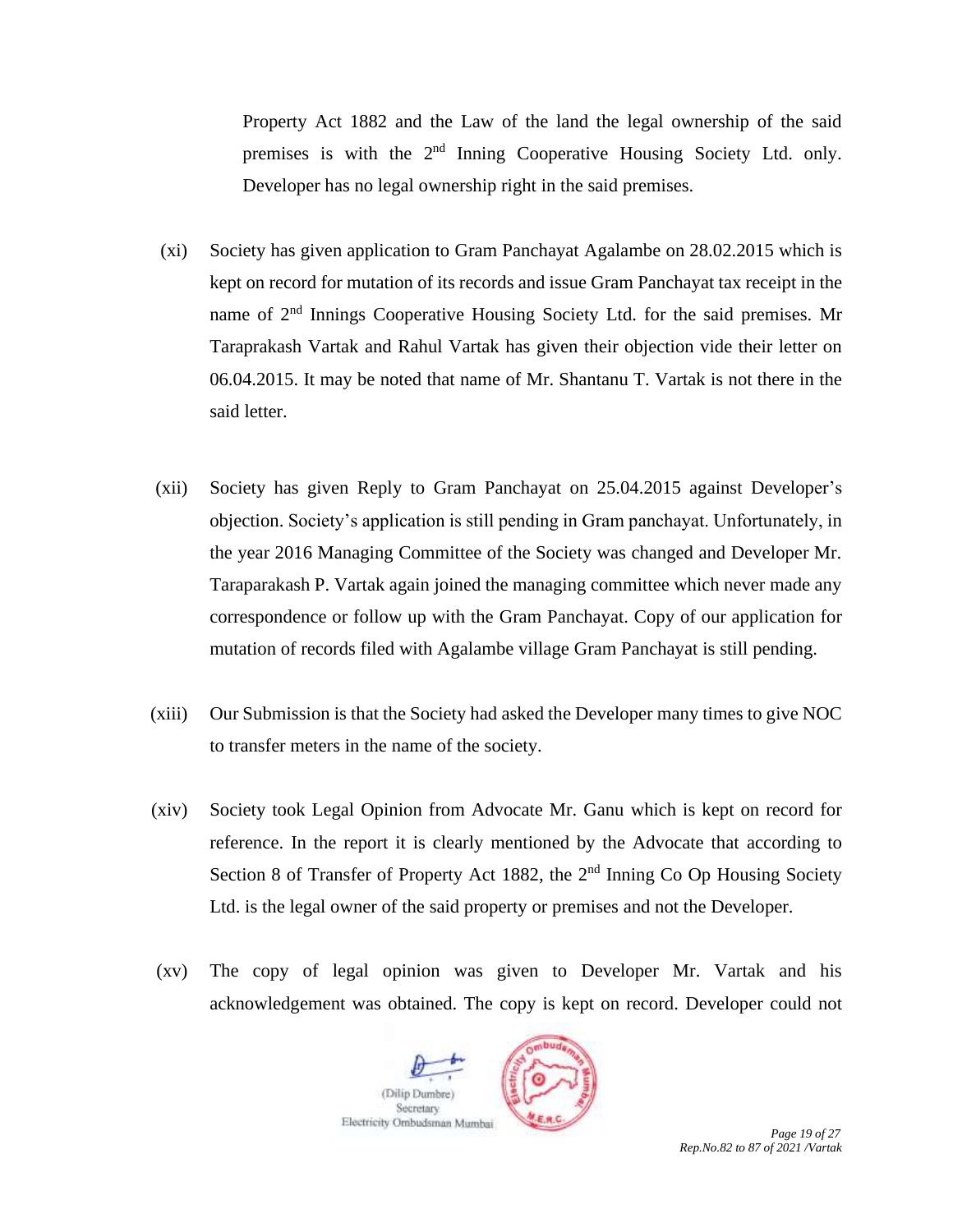produce any valid document or legal provision against the same. It was clarified to the Developer that the Gram Panchayat has no Authority to give any legal ownership rights to anyone.

- (xvi) Please note that after Conveyance was done, the Society is paying NA Tax to the Government.
- (xvii) Society has waited for more than 5 years since informing Mr. Vartak that the land and attached units now owned and belong to the Society as per law of the land. The Developer should have obtained a Court order establishing his legal ownership of the said premises if he was thinking otherwise.
- (xviii) After waiting for a significant number of years,  $2<sup>nd</sup>$  Inning Co Op Housing Society Ltd. made an application on to MSEDCL Authorities to issue 6 new meters supported by submission of society's ownership legal documents of the said premises.
- (xix) After due diligence and inspecting the documents, Respondent No. 1 issued the Society demand notice for necessary charges and after payment of the same by the Society, the concerned authorities of Respondent No.1 issued new meters and installed them on 17.12.2019 and power supply was started for the respective Servant Quarters.
- (xx) The Developer should have intimated MSEDCL about the Conveyance Deed Executed in the favor of Second Inning Co Op Housing Society Ltd on 31 March 2012. Developer Lawfully relinquished and lost the right as the consumer of MSEDCL after conveyance. Developer has no locus standi to demand restoration of connection.



*Rep.No.82 to 87 of 2021 /Vartak*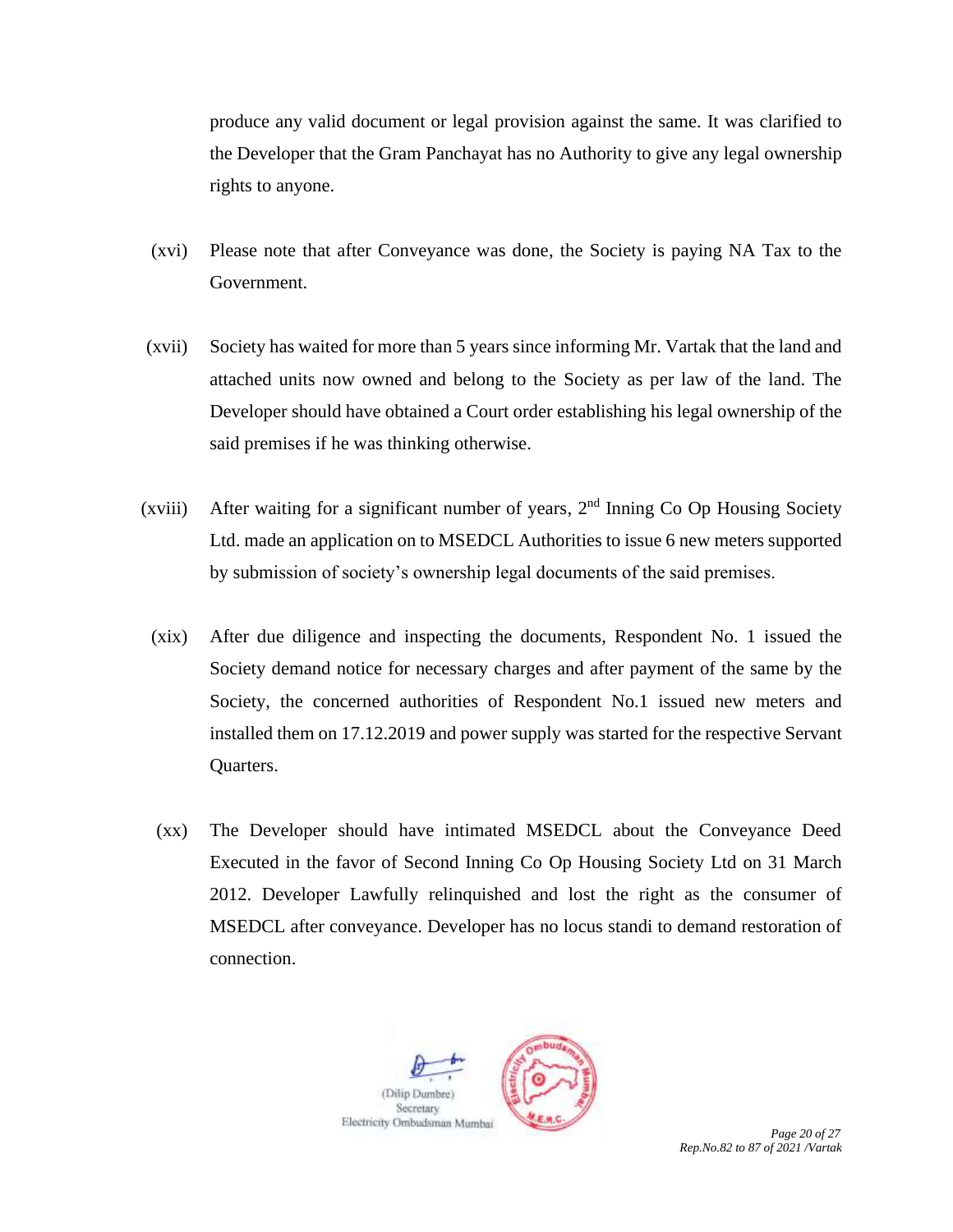- (xxi) Please do not restore developer's connection on the property owned by the Second Inning CHS Ltd.
- (xxii) We would further like to take on record very categorically that the tone and tenor in the language used by the developer in their applications is highly objectionable and very harsh words with wild allegations without having any substantial evidence. This has pained the very respectable members of the society who are law abiding. The members and office bearers may choose to address appropriate action on the same in their individual capacity separately.
- (xxiii) The Respondent No.2 would like to request Hon. Ombudsman to strike down these unwarranted allegations made in their applications and hereby pray to Hon. Ombudsman to dismiss the claims and demands of the Appellants in all above Cases No. 82 to 87 of 2021 filed against MSEDCL.

12. After impleading the Society as Respondent No. 2, second physical hearing was held on 17.02.2022 at Conference Hall of Rest house, MSEDCL Pune. All the parties argued in line with their written submissions. The representatives of the Appellants once more argued and explained its stand in detail. However, I am at pains to note down here that the representatives of the Appellants made wild allegations not worthy of recording here in this order. Moreover, the tone and toner of the arguments were not in good taste. All these allegations were drawn on wild imaginations and inferences without substantiating it. While arguing, the representatives of the Appellants, pointed out and submitted some case laws namely

- Supreme Court Judgment dated 23.08.1996 in Smt. Sarwarni Vs. Smt. Inder Kaur & Ors.
- Supreme Court Judgment dated 17.04.2015 in C.A. No. 3725- 3726 of 2015 Lakshmaiah Reddy & Ors Vs. Venkatesh Reddy.
- Supreme Court Judgment dated 15.09.1993 in C.A. No. 528 of 1987

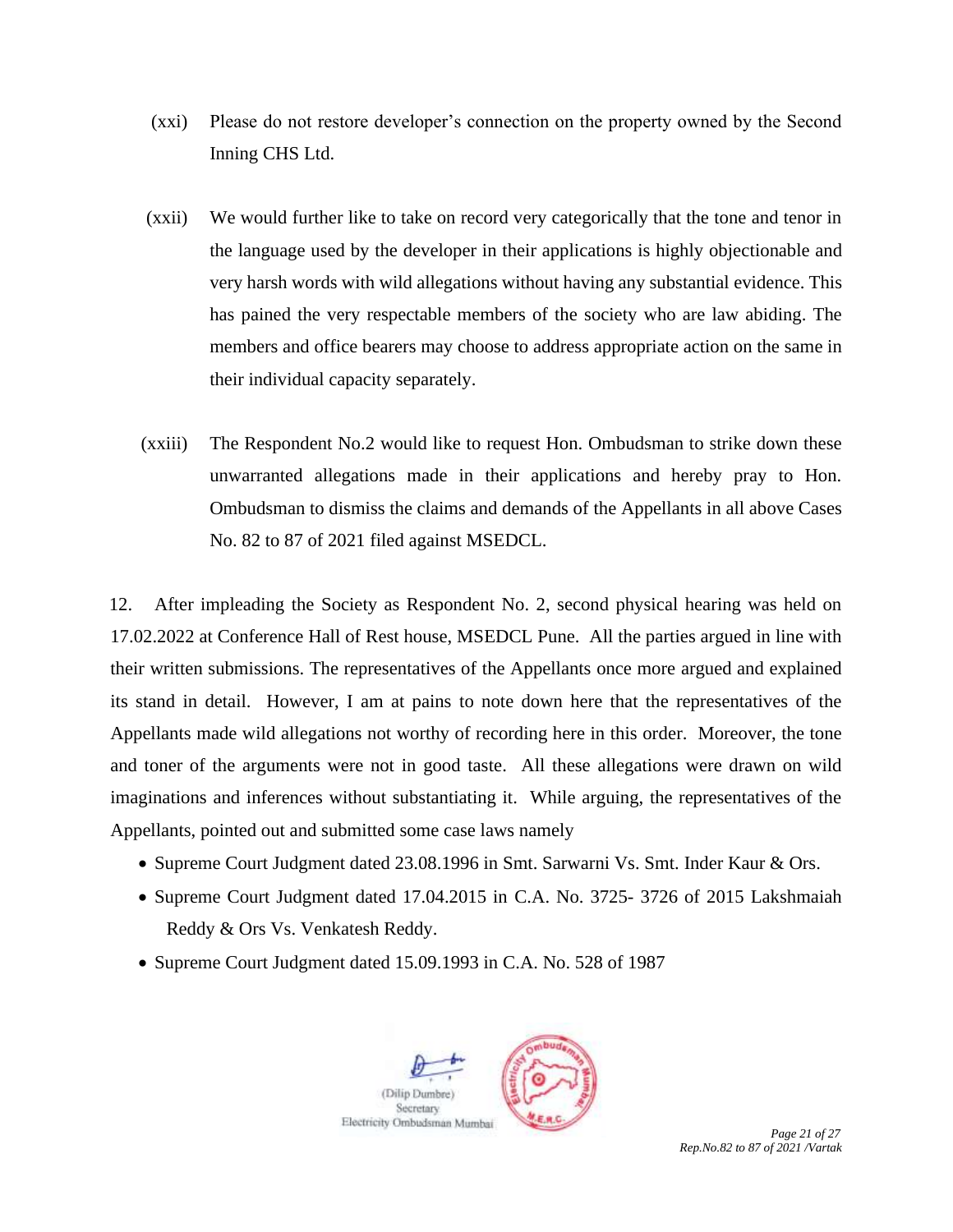- Supreme Court Judgment dated 25.01.1994 in CA No. 662-63 with 669 of 1991 with CA No. 394 & 395 of 1994.
- Judgment dated 03.11.1972 in F.A. No. 109 of 1960 in State of Madhya Pradesh Vs. Jhankar Singh.
- Supreme Court Judgment dated 11.07.2011 in C.A. No. 5493 of 2011.
- Supreme Court Judgment dated 29.05.2013 in Cr.A. No. 896 of 2011 of Rohtash Kumar Vs State of Haryana.
- Supreme Court Judgment dated 07.10.2009 in Cr.A. No. 1233-34 of 2002 of Arulvelu & Anr. Vs. State of Madras
- An article on doctrine of non-traversal by Chitkarashefali drawn from the internet.

The representatives further argued that the finding of the Forum is perverse, and it is not based on factual position of the case. Moreover, title of property does not by itself prove the ownership of the concerned. Mr. Dhage, one of the representatives of the Appellant, also argued that 7/12 extract, Index II, etc. does not confer any ownership right on the said property. The Tin Patra Shed was never transferred to the Society through Conveyance Deeds mentioned by the Respondent No. 2. The action on the part of the Respondent No.1 shows that it acted hand-in-glove with the Society.

13. The undersigned then posed a question, specifically to Mr. Dhage, one of the representatives of the Appellants (who as per my knowledge is a retired officer in the engineering stream of Respondent No.1), if 7/12 extract, Index II is not conferring any right of ownership, then which particular documents confer the right of ownership, to which he replied that Property registration document is the document which confers the said right. Then I posed a second question, as to which documents he used to rely on when he was officiating as an engineer in charge for release of connections to all categories of consumers. In reply, he kept mum. I then, again, insisted whether he never sought 7/12 extract for releasing agriculture connections, again, he kept mum. On the



*Rep.No.82 to 87 of 2021 /Vartak*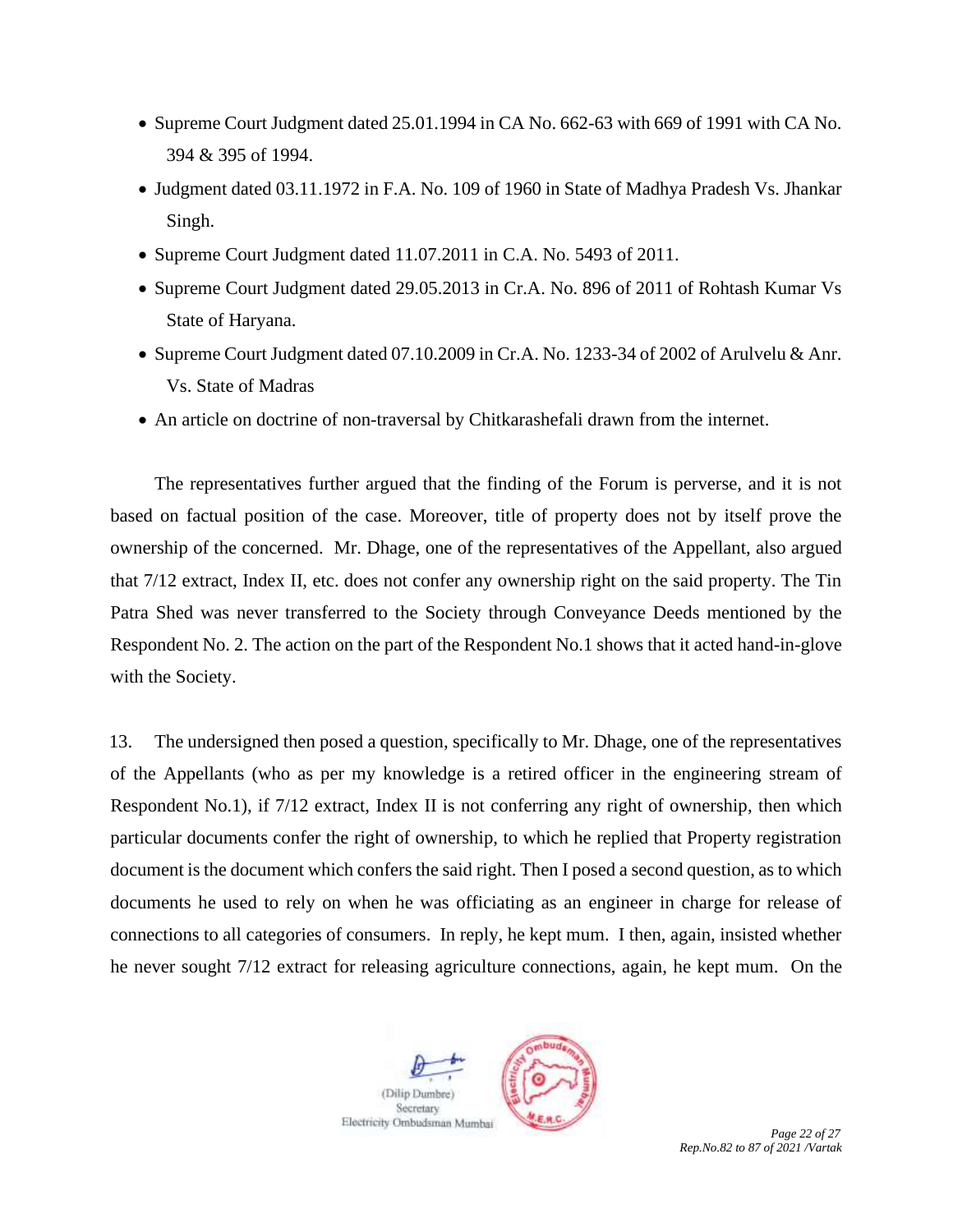contrary, he simply read out the provisions in the Regulations with respect to documents to be submitted while applying for connections.

14. The Respondent No. 1 argued that they are responsible officers of MSEDCL which is a public utility. They accepted that there might be procedural issues not only in this case but in many other cases, however, in the instant case, it acted on the fact that the Society is registered, and the conveyance deed has been executed on 31.03.2012. In addition, the Society orally informed them that the Developer / Appellants is not providing any NOC for change of name and the electricity bills of these six connections are paid by the Society and the Developer has no right whatever on the Tin Patra Sheds and the electricity connections therein. The action on the part of the Respondent is a standard usual practice adopted across the board in its organisation which is a public utility. Therefore, in their opinion they have not committed any crime and nor acted handin-glove with the Society. Even it sought the opinion of its Law Officer when the cross complaints were received which also confirm that the action of the concerned officer of the Respondent No. 1 is correct.

The Respondent No. 2, at the outset, objected in a very polite way to the wild unsubstantiated allegations orally made by the representatives of the Appellants during the hearing. The representative further said that such type of allegations is unwarranted and not in good taste. Further, it being a Society, it has no reason to act in collusion with Respondent No.1. It further argued that Section 8 of the Transfer of Property Act, 1882 makes the picture very clear and he read out the entire Section. The conveyance deed has been executed and registered by the Developer in favour of the Society on 31.03.2012. By virtue of this conveyance deed read with Section 8 of the Transfer of Property Act, 1882, the Developer ceases its right over the parcel of land conveyed to the Society through six conveyance deeds, and therefore, it also ceases its right on the electricity connections which stood in the names of the Appellants. The Society made umpteen efforts and tried to seek NOC of the Developer for transfer of electricity connections in the name of the Society, but it did not come through for the best reasons known to the Developer.



*Rep.No.82 to 87 of 2021 /Vartak*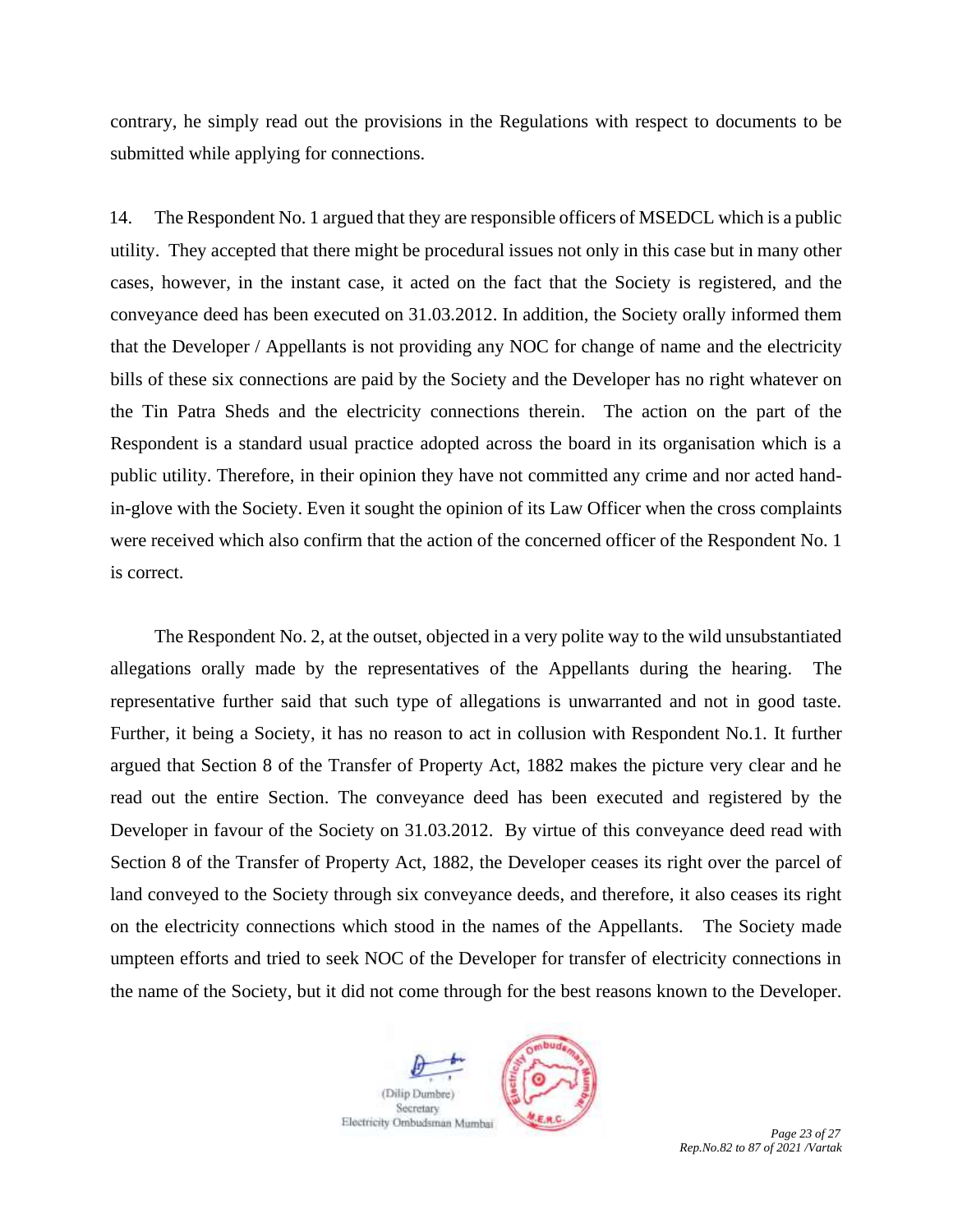The Developer also objected to the application for mutation made by the Society with the Gram Panchayat Authority. This mutation is still pending with the Gram Panchayat Authority for the reasons best known to them, despite the fact that six conveyance deeds have been executed by the Developer. Notwithstanding this pendency with Gram Panchayat Authority, the Society for all practical and legal purposes is the lawful owner and occupier of the premises conveyed through six conveyance deeds and enjoying its all rights over the premises. It also submitted that maintenance of the 6 Tin Patra Sheds which are also known as Servants' quarters is done by the Society. Not only that electricity bills for the same are also paid by it. The Society specifically further stated that the one of the Appellant was a member of the managing committee of the Society and this issue has never been raised, agitated, or lawfully dealt by the Appellants. It was only after the electricity connections were disconnected, the Appellants made hue and cry about the nonissue.

#### **Analysis and Ruling**

15. Heard the parties and perused the documents on record. The Appellants argued that the 'Title' as recorded in 7/12 extract, Index II, etc. does not confer any 'ownership' in favour of the person named in such document. In support of this, the Appellants cited Hon'ble Supreme Court Judgment dated 15.09.1993 in CA No. 528 of 1987 wherein the Punjab Land Revenue Act (17 of 1887), S.31- Record of Rights-are only for fiscal purpose- No title is created by them. Entries made by Patwari in official record are only for fiscal purpose, no title is created by them. This was also read out by the Appellants in the hearing.

I am of the opinion that the 'Title' as it is on the record of the respective Revenue Authorities, Conveyance Deed in respect of CHS, individual Sale Deed registered by the Registrar, primarily confers the ownership in the property so conveyed, unless it is objected to and subsequently set aside through appropriate legal proceedings by the appropriate Court of Law. Until such time, all these documents are taken on face value and transactions are made day in and day out in the present day society. However, I am of the firm opinion that the Appellant has very superficially, without going into the facts of the case in the citation has simply cherry picked a particular phrase and tried



*Rep.No.82 to 87 of 2021 /Vartak*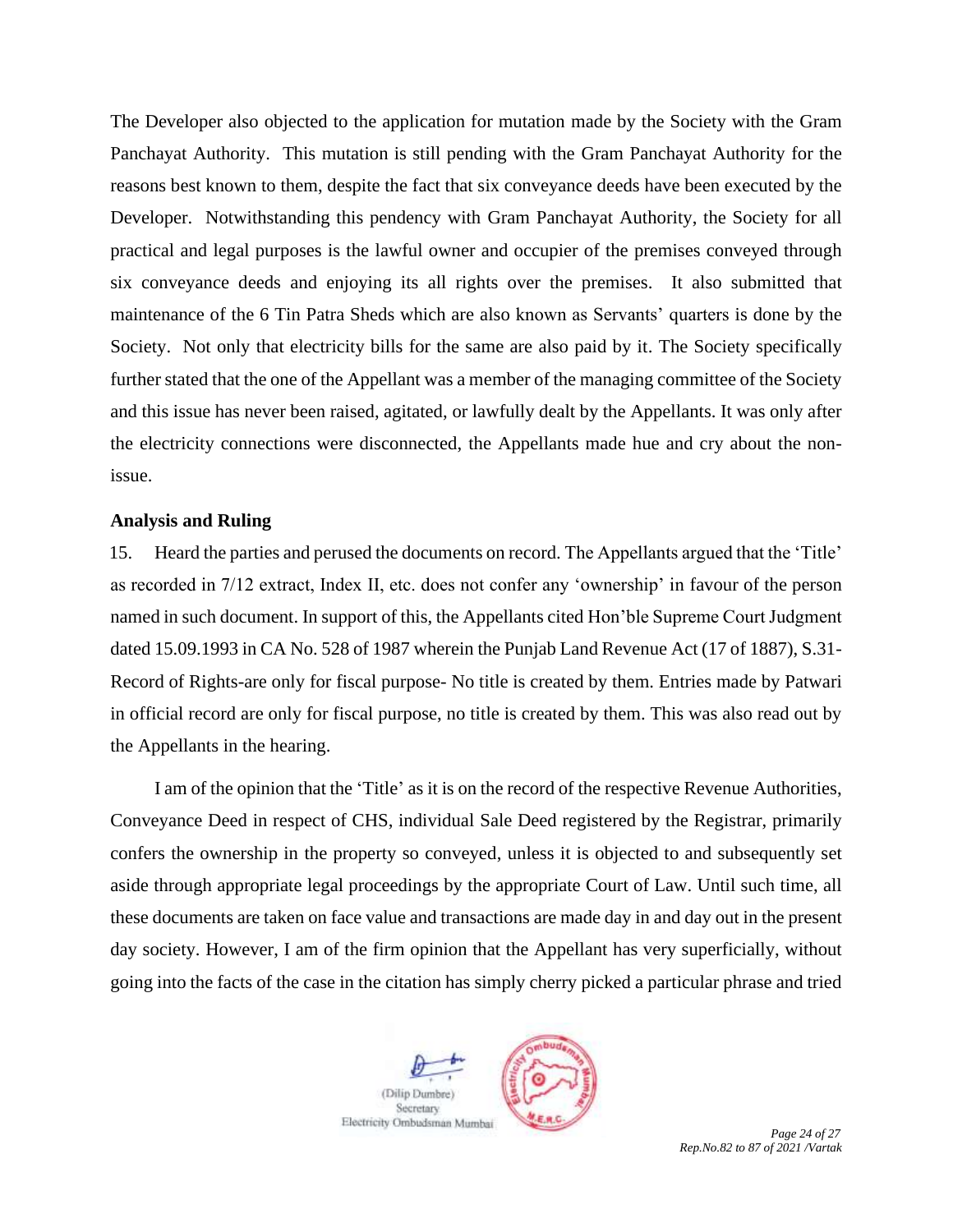to coin it. The case in the citation is totally different from all coordinates, with the case of the Appellants in the instant representations. Therefore, this citation is not applicable and for the very reason, I do not find it necessary to delve into the other citations too, one of them being about perverse finding.

16. Mr. Taraprakash Vartak and Rahul Vartak has objected vide their letter on 06.04.2015 to the mutation application filed by the Society with the Gram Panchayat. It may be noted that name of Mr. Shantanu T. Vartak is not there in the said letter despite him, being an electricity consumer and one of the Appellant. There is also no mention from the Appellants as well as from the Respondent No.1 that how come Mr. Shantanu Vartak is having an electricity connection at the said premises.

17. I noted that the Respondent No.2 vehemently argued that the bills of all these six connections are paid by it, and for this very reason, from the accounting point of view of the CHS, the connections were required to be transferred in its name but unfortunately, the Developer did not cooperate, and the Respondent No.2 was left with no other option to get the new connections released by disconnecting the old ones. The Appellants have not contested the claim of the Society with regards maintenance of the Tin Patra Sheds done by it and payment of electricity bills made by the Respondent No. 2.

18. I noted that the Appellants simply argued that the Tin Patra Sheds were not transferred through the said Conveyance Deeds, but it did not produce any documentary evidence substantiating the same. In addition, 7/12 record shows the name of Respondent No.2 (Society).

19. I also noted that except objecting to the mutation application of the Respondent No.2 and not providing NOC for change of name of electricity connections, the Appellants have not initiated any legal proceedings in the appropriate Court of Law to take possession of so-called Tin Patra Shed which are now the servants' quarters used by the Respondent No.2 and maintenance of which is being made through the maintenance paid by the members of the Society. Therefore, the argument of the representative of the Appellant, especially Mr. Dhage, that Tin Patra Sheds were

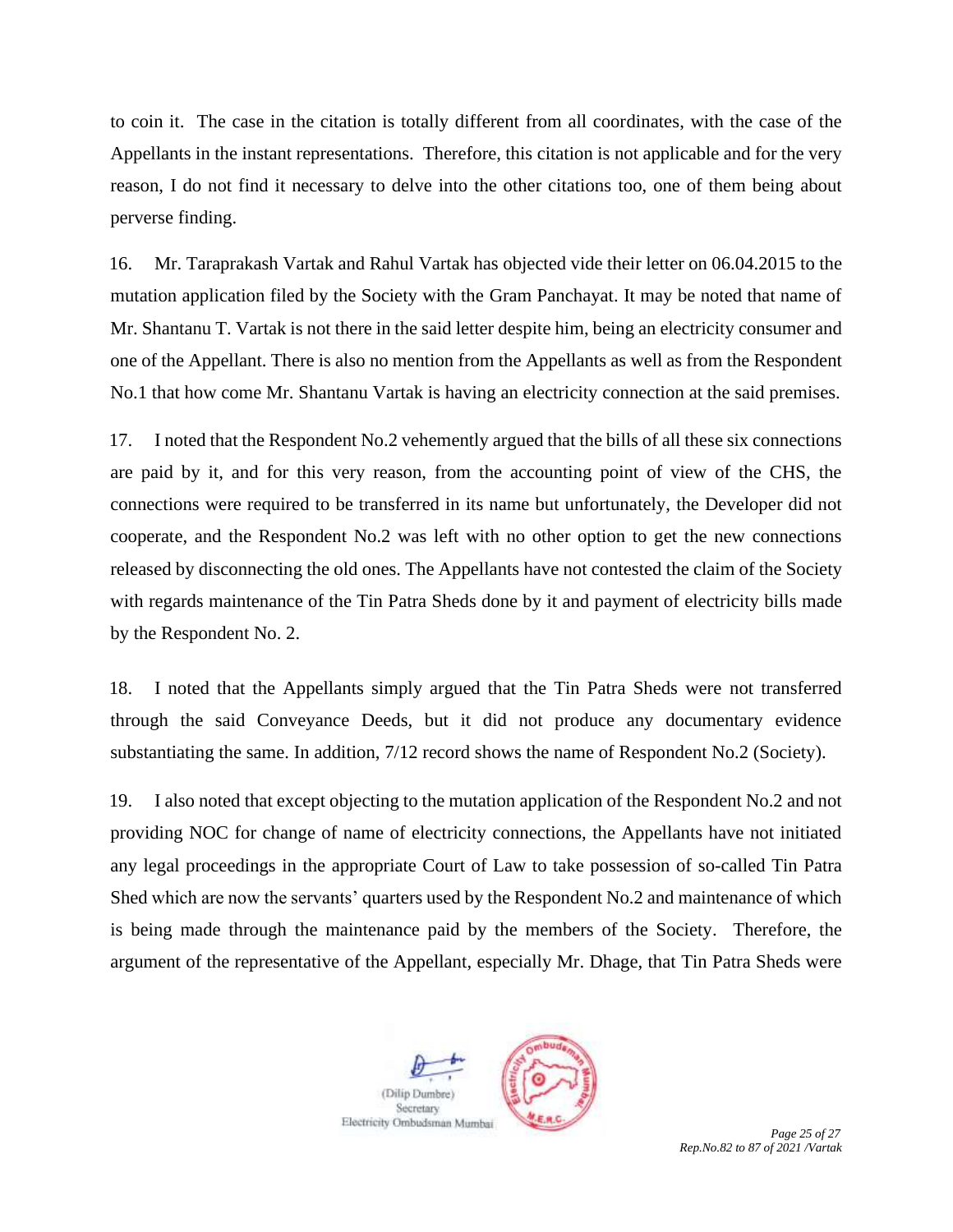not covered in the Conveyance Deed And therefore were not transferred is not on sound footing and does not hold any water.

20. Normally, the documents submitted to any Authority are prima facie taken at its face value and acted upon. It is not expected to go into the detailed verification of such documents, else no proposal will ever see the light of the day. Moreover, a declaration is always taken by the person who submits such documents that it is true and if proved otherwise, he will be responsible for the same. This exactly happened in the instant cases.

21. I read the Indenture of Sale dated 31.03.2012, particularly, para 4(i) and (ii). The language used in the said paragraphs clearly establishes that the right of a purchaser to occupy or possess and enjoy the property thereby conveyed with their appurtenances has been conveyed by the seller i.e. the Appellants to the Respondent No.2 i.e. the Society. Further it also states that the purchaser will receive rents, earn profits and every part thereof for its own use and benefit without any suit, lawful eviction, or interruption, claim and demand whatsoever from or by the Developer / Landowner or its successor or any of them or by any person or persons claiming or to claim, from under or in trust for them or any of them.

22. From the above discussion, I have no doubt in my mind that the claim of the Appellants that the 6 Tin Patra Sheds are not transferred through the Conveyance Deed, is legally not tenable. Once, this proposition is accepted, the Right of the Transferor (Appellants) so far as the 6 electricity connections are concerned ceases and stands automatically extinguished / deemed relinquished. However, this will have a Caveat that the amount of Security Deposit and the demand for refund lies with the Appellants, which is mere a formality to be completed by the Appellants in coordination with Respondent No.1.

23. In the entire proceeding, I felt that the Appellants' main grievance is only to the extent that the Respondent No. 1 did not serve them any notice before permanently disconnecting the connections and the arguments with respect to ownership of Tin Patra Sheds and rights therein are mere conjunctures and peripheral arguments, the reason being that the Appellants have not initiated



*Rep.No.82 to 87 of 2021 /Vartak*